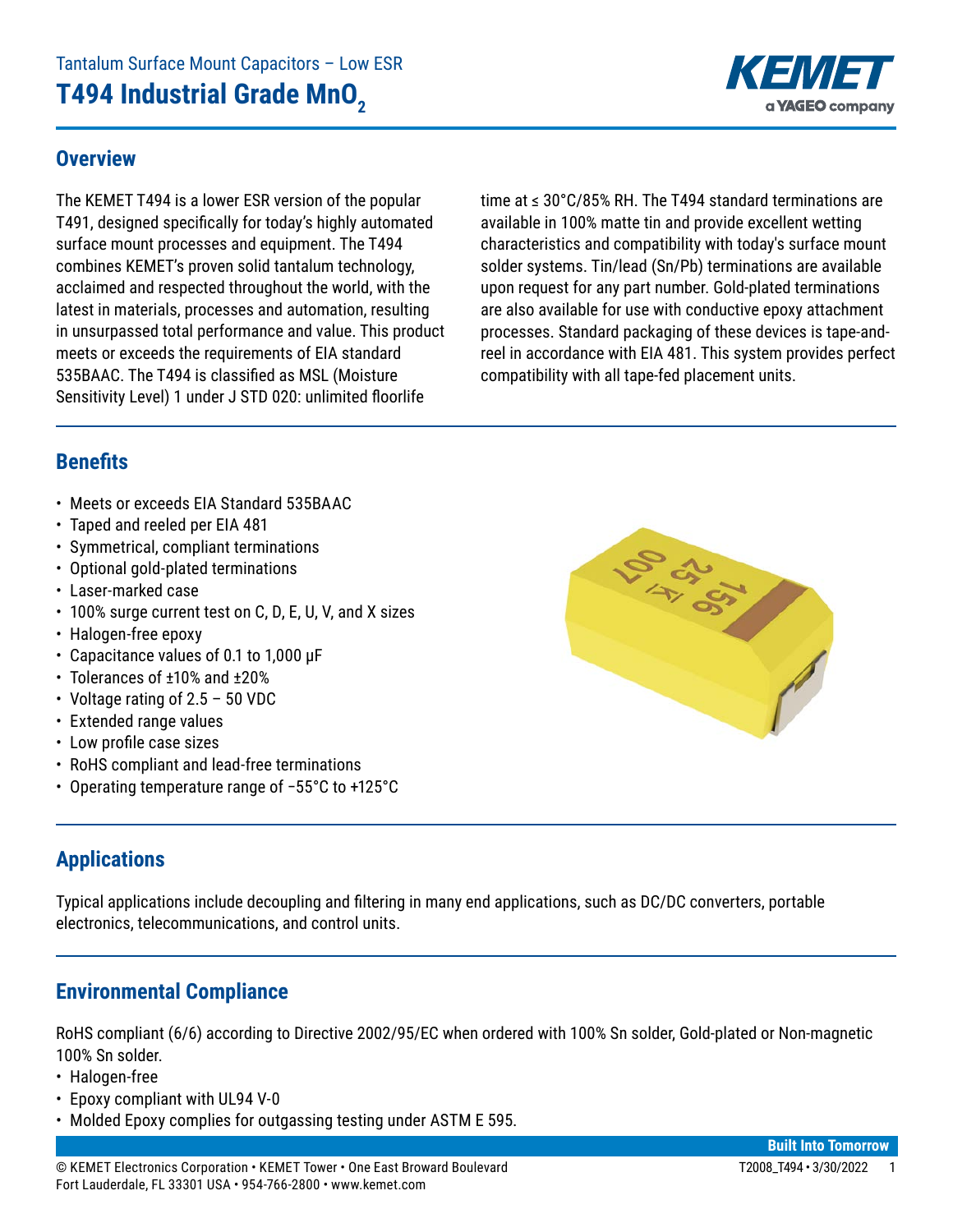

### **K-SIM**

For a detailed analysis of specific part numbers, please visit ksim.kemet.com to access KEMET's K-SIM software. KEMET K-SIM is designed to simulate behavior of components with respect to frequency, ambient temperature, and DC bias levels.

### **Ordering Information**

|                           | 494                     |                                          | 336                                                                                                | M                                | 004                                                                                                                                      | A                          |                                                                                                                                                                                                              |                                      |
|---------------------------|-------------------------|------------------------------------------|----------------------------------------------------------------------------------------------------|----------------------------------|------------------------------------------------------------------------------------------------------------------------------------------|----------------------------|--------------------------------------------------------------------------------------------------------------------------------------------------------------------------------------------------------------|--------------------------------------|
| Capacitor<br><b>Class</b> | <b>Series</b>           | Case<br><b>Size</b>                      | Capacitance<br>Code(pF)                                                                            | Capacitance<br>Tolerance         | <b>Rated Voltage</b><br>(VDC)                                                                                                            | Failure<br>Rate/<br>Design | <b>Termination Finish</b>                                                                                                                                                                                    | Packaging<br>(C-Spec)                |
| $T =$<br><b>Tantalum</b>  | Industrial<br>- Low ESR | A, B,<br>C, D,<br>E, S,<br>T, U,<br>V, X | First two digits<br>represent significant<br>figures. Third digit<br>specifies number of<br>zeros. | $K = \pm 10\%$<br>$M = \pm 20\%$ | $2R5 = 2.5$<br>$003 = 3$<br>$004 = 4$<br>$006 = 6.3$<br>$010 = 10$<br>$016 = 16$<br>$020 = 20$<br>$025 = 25$<br>$035 = 35$<br>$050 = 50$ | $A =$<br>N/A               | $T = 100\%$ Matte tin $(Sn)$<br>plated<br>H = Standard solder coated<br>(SnPb 5% Pb minimum)<br>G = Gold-plated<br>$(A, B, C, D, X$ only)<br>$N = Non-magnetic 100\%$ tin<br>(Sn)<br>M = Non-magnetic (SnPb) | Blank = $7"$ reel<br>7280 = 13" reel |

### **Performance Characteristics**

| <b>Item</b>             | <b>Performance Characteristics</b>                   |
|-------------------------|------------------------------------------------------|
| Operating Temperature   | $-55^{\circ}$ C to 125 $^{\circ}$ C                  |
| Rated Capacitance Range | $0.1 - 1,000$ µF at 120 Hz/25°C                      |
| Capacitance Tolerance   | K tolerance (10%), M tolerance (20%)                 |
| Rated Voltage Range     | $2.5 - 50V$                                          |
| DF (120 Hz)             | Refer to Part Number Electrical Specification Table  |
| ESR (100 kHz)           | Refer to Part Number Electrical Specification Table  |
| Leakage Current         | $\leq$ 0.01 CV (µA) at rated voltage after 5 minutes |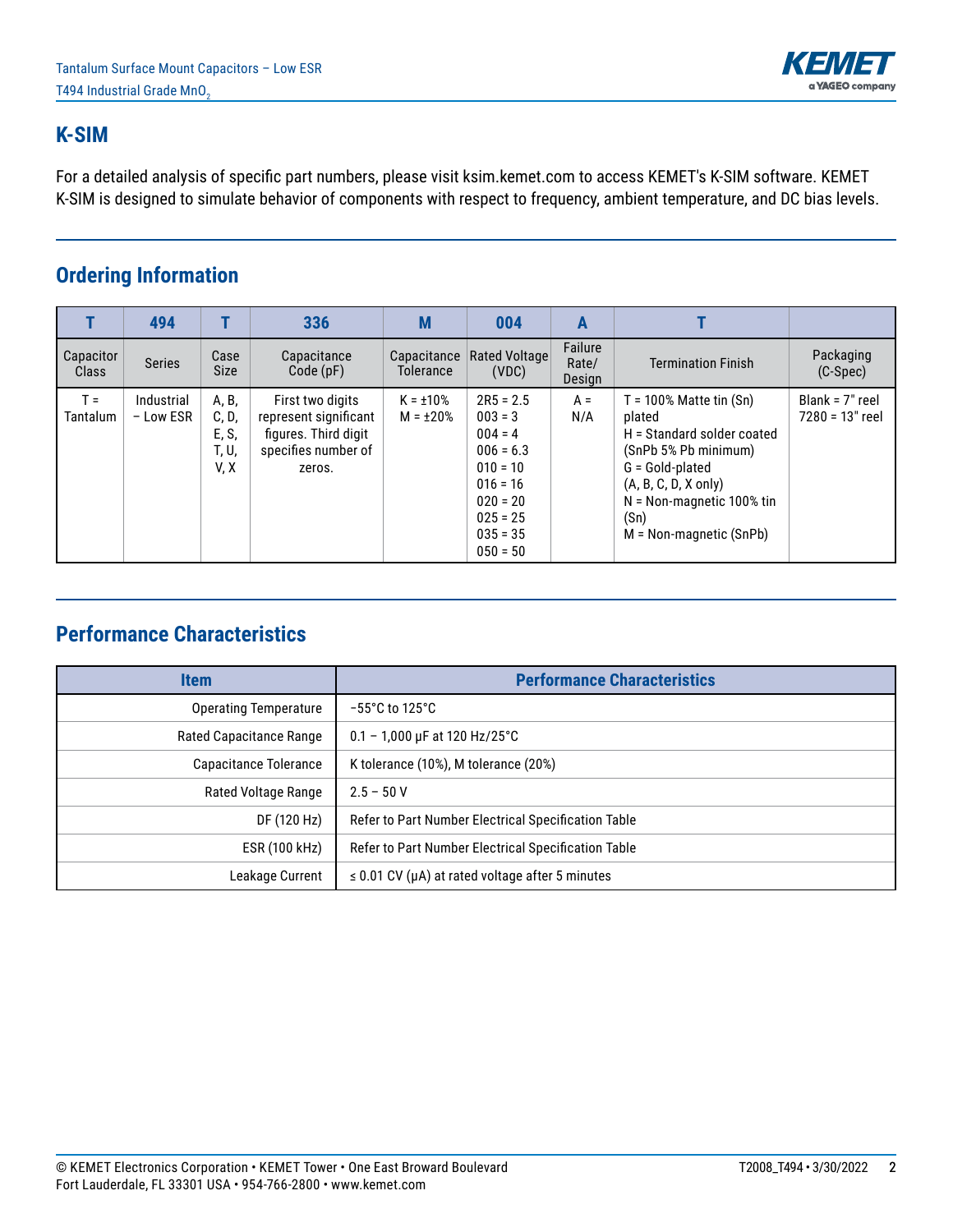

# **Qualification**

| <b>Test</b>          | <b>Condition</b>                                                                                                                                                            |                 |                 | <b>Characteristics</b> |                              |                  |  |  |
|----------------------|-----------------------------------------------------------------------------------------------------------------------------------------------------------------------------|-----------------|-----------------|------------------------|------------------------------|------------------|--|--|
|                      |                                                                                                                                                                             |                 | $\triangle C/C$ |                        | Within ±10% of initial value |                  |  |  |
|                      | 85°C at rated voltage, 2,000 hours                                                                                                                                          |                 | DF              | Within initial limits  |                              |                  |  |  |
|                      | Endurance<br>125°C at 2/3 rated voltage, 2,000 hours                                                                                                                        |                 | <b>DCL</b>      |                        | Within 1.25 x initial limit  |                  |  |  |
|                      |                                                                                                                                                                             |                 | <b>ESR</b>      | Within initial limits  |                              |                  |  |  |
|                      |                                                                                                                                                                             |                 | $\triangle C/C$ |                        | Within ±10% of initial value |                  |  |  |
|                      |                                                                                                                                                                             |                 | DF              | Within initial limits  |                              |                  |  |  |
| Storage Life         | 125°C at 0 volts, 2,000 hours                                                                                                                                               |                 | <b>DCL</b>      |                        | Within 1.25 x initial limit  |                  |  |  |
|                      |                                                                                                                                                                             |                 | <b>ESR</b>      | Within initial limits  |                              |                  |  |  |
|                      |                                                                                                                                                                             |                 | $\triangle C/C$ |                        | Within ±5% of initial value  |                  |  |  |
| <b>Thermal Shock</b> | MIL-STD-202, Method 107, Condition B, mounted,                                                                                                                              |                 | DF              | Within initial limits  |                              |                  |  |  |
|                      | $-55^{\circ}$ C to 125 $^{\circ}$ C, 1,000 cycles                                                                                                                           |                 | <b>DCL</b>      |                        | Within 1.25 x initial limit  |                  |  |  |
|                      |                                                                                                                                                                             |                 | <b>ESR</b>      | Within initial limits  |                              |                  |  |  |
|                      |                                                                                                                                                                             |                 | $+25^{\circ}$ C | $-55^{\circ}$ C        | $+85^{\circ}$ C              | $+125^{\circ}$ C |  |  |
|                      | Extreme temperature exposure at a                                                                                                                                           | $\triangle C/C$ | $II^*$          | ±10%                   | ±10%                         | ±20%             |  |  |
|                      | $-55^{\circ}$ C, +25 $^{\circ}$ C, +85 $^{\circ}$ C, +125 $^{\circ}$ C, +25 $^{\circ}$ C.                                                                                   | DF              | IL              | IL                     | $1.5 \times$ IL              | $1.5 \times$ IL  |  |  |
|                      |                                                                                                                                                                             | <b>DCL</b>      | IL              | N/A                    | $10 \times$ IL               | $12 \times 1$ L  |  |  |
|                      |                                                                                                                                                                             |                 | $\Delta$ C/C    |                        | Within ±5% of initial value  |                  |  |  |
|                      | 85°C, 1.32 x rated voltage 1,000 cycles                                                                                                                                     |                 | DF              | Within initial limits  |                              |                  |  |  |
|                      | (125°C, 1.2 x rated voltage).                                                                                                                                               |                 | <b>DCL</b>      | Within initial limits  |                              |                  |  |  |
|                      |                                                                                                                                                                             |                 | <b>ESR</b>      | Within initial limits  |                              |                  |  |  |
|                      |                                                                                                                                                                             |                 | $\triangle C/C$ |                        | Within ±10% of initial value |                  |  |  |
| Mechanical Shock/    | MIL-STD-202, Method 204, Condition D, 10 Hz to 2,000                                                                                                                        |                 | DF              | Within initial limits  |                              |                  |  |  |
|                      | <b>Temperature Stability</b><br>succession of continuous steps at +25°C,<br>Surge Voltage<br>MIL-STD-202, Method 213, Condition I, 100 G peak<br>Vibration<br>Hz, 20 G peak |                 | <b>DCL</b>      | Within initial limits  |                              |                  |  |  |

*\*IL = Initial limit*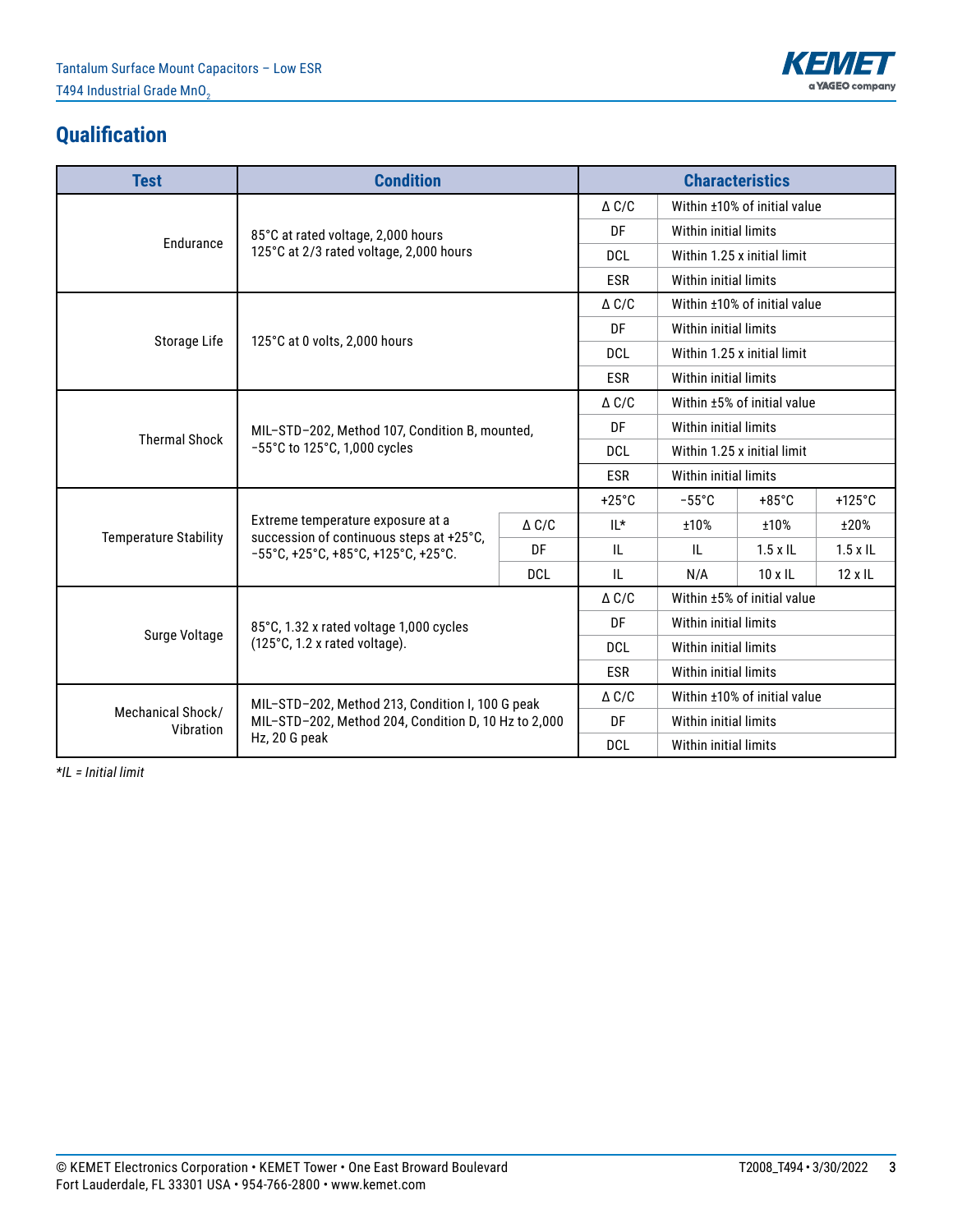

100 1,000 10,000 100,000 1,000,000 10,000,000

T494C476M006AT T494D337M010AT T494B106M020AT

**Frequency (Hz)**

Capacitance vs. Frequency

# **Electrical Characteristics**





# **Dimensions – Millimeters (Inches)**

Metric will govern



 $0.1 + 100$ 

1

10

**Capacitance (μF)**

Capacitance (µF)

100

1,000

| <b>Case Size</b> |               |                                      |                                      |                                      |                              |                                                 | <b>Component</b>                |                                        |                |                |                 |                |                |                |
|------------------|---------------|--------------------------------------|--------------------------------------|--------------------------------------|------------------------------|-------------------------------------------------|---------------------------------|----------------------------------------|----------------|----------------|-----------------|----------------|----------------|----------------|
| <b>KEMET</b>     | <b>EIA</b>    |                                      | W                                    | H                                    | $F \pm 0.1$<br>$\pm (0.004)$ | S                                               | $B \pm 0.15$<br>(Ref)<br>±0.006 | $X$ (Ref)                              | P<br>(Ref)     | R<br>(Ref)     | T<br>(Ref)      | A<br>(Min)     | G<br>(Ref)     | E<br>(Ref)     |
| A                | $3216 - 18$   | $3.2 \pm 0.2$<br>$(0.126 \pm 0.008)$ | $1.6 \pm 0.2$<br>$(0.063 \pm 0.008)$ | $1.6 \pm 0.2$<br>$(0.063 \pm 0.008)$ | 1.2<br>(0.047)               | 0.80(0.032)<br>$+0.2(0.008)$<br>$(-0.3(0.011))$ | 0.4<br>(0.016)                  | $0.10 \pm 0.10$<br>$(0.004 \pm 0.004)$ | 0.4<br>(0.016) | 0.4<br>(0.016) | 0.13<br>(0.005) | 1.2<br>(0.047) | 1.1<br>(0.043) | 1.3<br>(0.051) |
| B                | $3528 - 21$   | $3.5 \pm 0.2$<br>$(0.138 \pm 0.008)$ | $2.8 \pm 0.2$<br>$(0.110 \pm 0.008)$ | $1.9 \pm 0.2$<br>$(0.075 \pm 0.008)$ | 2.2<br>(0.087)               | 0.80(0.032)<br>$+0.1(0.004)$<br>$(-0.3(0.011))$ | 0.4<br>(0.016)                  | $0.10 \pm 0.10$<br>$(0.004 \pm 0.004)$ | 0.5<br>(0.020) | 1.0<br>(0.039) | 0.13<br>(0.005) | 1.9<br>(0.075) | 1.8<br>(0.071) | 2.2<br>(0.087) |
| С                | 6032-28       | $6.0 \pm 0.3$<br>$(0.236 \pm 0.012)$ | $3.2 \pm 0.3$<br>$(0.126 \pm 0.012)$ | $2.5 \pm 0.3$<br>$(0.098 \pm 0.012)$ | 2.2<br>(0.087)               | 1.30(0.051)<br>$\pm 0.3(0.011)$                 | 0.5<br>(0.020)                  | $0.10 \pm 0.10$<br>$(0.004 \pm 0.004)$ | 0.9<br>(0.035) | 1.0<br>(0.039) | 0.13<br>(0.005) | 2.9<br>(0.114) | 2.8<br>(0.110) | 2.4<br>(0.094) |
| D                | 7343-31       | $7.3 \pm 0.3$<br>$(0.287 \pm 0.012)$ | $4.3 \pm 0.3$<br>$(0.169 \pm 0.012)$ | $2.8 \pm 0.3$<br>$(0.110 \pm 0.012)$ | 2.4<br>(0.094)               | 1.30(0.051)<br>$\pm 0.3(0.011)$                 | 0.5<br>(0.020)                  | $0.10 \pm 0.10$<br>$(0.004 \pm 0.004)$ | 0.9<br>(0.035) | 1.0<br>(0.039) | 0.13<br>(0.005) | 3.6<br>(0.142) | 3.5<br>(0.138) | 3.5<br>(0.138) |
| χ                | $7343-$<br>43 | $7.3 \pm 0.3$<br>$(0.287 \pm 0.012)$ | $4.3 \pm 0.3$<br>$(0.169 \pm 0.012)$ | $4.0 \pm 0.3$<br>$(0.157 \pm 0.012)$ | 2.4<br>(0.094)               | 1.30(0.051)<br>$\pm 0.3(0.011)$                 | 0.5<br>(0.020)                  | $0.10 \pm 0.10$<br>$(0.004 \pm 0.004)$ | 1.7<br>(0.067) | 1.0<br>(0.039) | 0.13<br>(0.005) | 3.6<br>(0.142) | 3.5<br>(0.138) | 3.5<br>(0.138) |
| E                | 7360-38       | $7.3 \pm 0.3$<br>$(0.287 \pm 0.012)$ | $6.0 \pm 0.3$<br>$(0.236 \pm 0.012)$ | $3.6 \pm 0.2$<br>$(0.142 \pm 0.008)$ | 4.1<br>(0.161)               | 1.30(0.051)<br>$\pm 0.3(0.011)$                 | 0.5<br>(0.020)                  | $0.10 \pm 0.10$<br>$(0.004 \pm 0.004)$ | N/A            | N/A            | 0.13<br>(0.005) | 3.6<br>(0.142) | 3.5<br>(0.138) | 3.5<br>(0.138) |
| S                | $3216 - 12$   | $3.2 \pm 0.2$<br>$(0.126 \pm 0.008)$ | $1.6 \pm 0.2$<br>$(0.063 + 0.008)$   | $1.1 \pm 0.1$<br>$(0.043 \pm 0.004)$ | 1.2<br>(0.047)               | 0.80(0.032)<br>$+0.2(0.008)$<br>$(-0.3(0.011))$ | N/A                             | 0.05<br>(0.002)                        | N/A            | N/A            | 0.13<br>(0.005) | 1.2<br>(0.047) | 1.1<br>(0.043) | 1.3<br>(0.051) |
| T                | $3528 - 12$   | $3.5 \pm 0.2$<br>$(0.138 + 0.008)$   | $2.8 \pm 0.2$<br>$(0.110 \pm 0.008)$ | $1.1 \pm 0.1$<br>$(0.043 \pm 0.004)$ | 2.2<br>(0.087)               | 0.80(0.032)<br>$+0.1(0.004)$<br>$(-0.3(0.011))$ | N/A                             | 0.05<br>(0.002)                        | N/A            | N/A            | 0.13<br>(0.005) | 1.9<br>(0.075) | 1.8<br>(0.071) | 2.2<br>(0.087) |
| U                | $6032 - 15$   | $6.0 \pm 0.3$<br>$(0.236 \pm 0.012)$ | $3.2 \pm 0.2$<br>$(0.110 \pm 0.008)$ | $1.4 \pm 0.1$<br>$(0.055 \pm 0.004)$ | 2.2<br>(0.087)               | 1.30(0.051)<br>$\pm 0.3(0.011)$                 | N/A                             | 0.05<br>(0.002)                        | N/A            | N/A            | 0.13<br>(0.005) | 2.9<br>(0.114) | 2.8<br>(0.110) | 2.4<br>(0.094) |
| ٧                | 7343-20       | $7.3 \pm 0.3$<br>$(0.287 \pm 0.012)$ | $4.3 \pm 0.3$<br>$(0.169 \pm 0.012)$ | $1.8 \pm 0.2$<br>$(0.071 \pm 0.008)$ | 2.4<br>(0.094)               | 1.30(0.051)<br>$\pm 0.3(0.011)$                 | N/A                             | 0.05<br>(0.002)                        | N/A            | N/A            | 0.13<br>(0.005) | 3.6<br>(0.142) | 3.5<br>(0.138) | 3.5<br>(0.138) |

*Notes: (Ref) – Dimensions provided for reference only. For low profile cases, no dimensions are provided for B, P or R because these cases do not have a bevel or a notch.*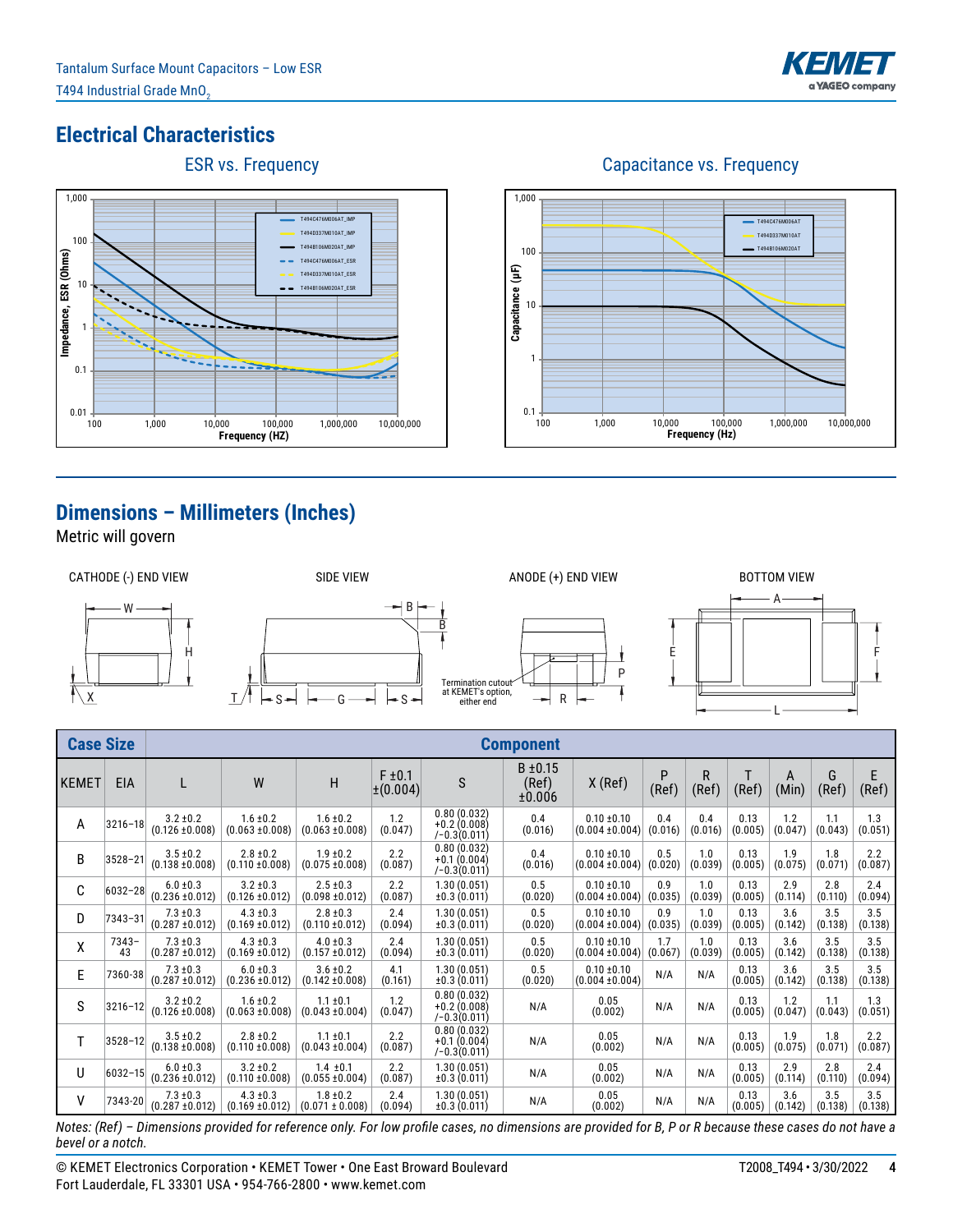

| <b>Rated</b><br><b>Voltage</b>   | <b>Rated</b><br>Cap | <b>Case</b><br>Code/<br><b>Case</b><br><b>Size</b> | <b>KEMET Part</b><br><b>Number</b>       | <b>DC</b><br><b>Leakage</b> | <b>DF</b>               | <b>ESR</b>                         |                       | <b>Maximum Allowable</b><br><b>Ripple Current (rms)</b> |                           | <b>Maximum</b><br><b>Operating</b><br><b>Temp</b> | <b>MSL</b>                       |
|----------------------------------|---------------------|----------------------------------------------------|------------------------------------------|-----------------------------|-------------------------|------------------------------------|-----------------------|---------------------------------------------------------|---------------------------|---------------------------------------------------|----------------------------------|
| VDC at 85°C                      | μF                  | <b>KEMET/EIA</b>                                   | (See below for<br>part options)          | µA at 25°C<br>Max/5 Min     | % at 25°C<br>120 Hz Max | $\Omega$ at 25°C<br>100 kHz<br>Max | mA at 25°C<br>100 kHz | mA at<br>85°C 100<br>kHz                                | mA at<br>125°C 100<br>kHz | °C                                                | <b>Reflow Temp</b><br>≤ 260 $°C$ |
| 2.5                              | 100                 | $T/3528-12$                                        | T494T107(1)2R5A(2)                       | 2.5                         | 24.0                    | 3.5                                | 141                   | 127                                                     | 56                        | 125                                               | $\mathbf{1}$                     |
| 2.5                              | 220                 | D/7343-31                                          | T494D227(1)2R5A(2)                       | 5.5                         | 8.0                     | 0.2                                | 866                   | 779                                                     | 346                       | 125                                               | $\mathbf{1}$                     |
| 3                                | 33                  | A/3216-18                                          | T494A336(1)003A(2)                       | 1.0                         | 6.0                     | 2.0                                | 194                   | 175                                                     | 78                        | 125                                               | $\mathbf{1}$                     |
| $\overline{4}$<br>$\overline{4}$ | 3.3                 | A/3216-18                                          | T494A335(1)004A(2)<br>T494A475(1)004A(2) | 0.5<br>0.5                  | 6.0                     | 4.0                                | 137                   | 123                                                     | 55<br>58                  | 125<br>125                                        | $\mathbf{1}$<br>$\mathbf{1}$     |
| 4                                | 4.7<br>6.8          | A/3216-18<br>A/3216-18                             | T494A685(1)004A(2)                       | 0.5                         | 6.0<br>6.0              | 3.5<br>3.0                         | 146<br>158            | 131<br>142                                              | 63                        | 125                                               | $\mathbf{1}$                     |
| 4                                | 6.8                 | S/3216-12                                          | T494S685(1)004A(2)                       | 0.5                         | 6.0                     | 7.0                                | 93                    | 84                                                      | 37                        | 125                                               | $\mathbf{1}$                     |
| Δ                                | 10                  | B/3528-21                                          | T494B106(1)004A(2)                       | 0.5                         | 6.0                     | 1.2                                | 266                   | 239                                                     | 106                       | 125                                               | $\mathbf{1}$                     |
| 4                                | 10                  | A/3216-18                                          | T494A106(1)004A(2)                       | 0.5                         | 6.0                     | 2.0                                | 194                   | 175                                                     | 78                        | 125                                               | $\mathbf{1}$                     |
| 4                                | 10                  | S/3216-12                                          | T494S106(1)004A(2)                       | 0.5                         | 6.0                     | 9.0                                | 82                    | 74                                                      | 33                        | 125                                               | $\mathbf{1}$                     |
| $\overline{4}$                   | 15                  | B/3528-21                                          | T494B156(1)004A(2)                       | 0.6                         | 6.0                     | 1.2                                | 266                   | 239                                                     | 106                       | 125                                               | $\mathbf{1}$                     |
| $\overline{4}$                   | 15                  | A/3216-18                                          | T494A156(1)004A(2)                       | 0.6                         | 6.0                     | 1.5                                | 224                   | 202                                                     | 90                        | 125                                               | $\mathbf{1}$                     |
| 4                                | 15                  | T/3528-12                                          | T494T156(1)004A(2)                       | 0.6                         | 6.0                     | 2.0                                | 187                   | 168                                                     | 75                        | 125                                               | $\mathbf{1}$                     |
| 4                                | 15                  | S/3216-12                                          | T494S156(M)004A(2)                       | 0.6                         | 10.0                    | 9.0                                | 82                    | 74                                                      | 33                        | 125                                               | $\mathbf{1}$                     |
| $\overline{4}$                   | 22                  | C/6032-28                                          | T494C226(1)004A(2)                       | 0.9                         | 6.0                     | 0.5                                | 469                   | 422                                                     | 188                       | 125                                               | $\mathbf{1}$                     |
| 4                                | 22                  | B/3528-21                                          | T494B226(1)004A(2)                       | 0.9                         | 6.0                     | 0.6                                | 376                   | 338                                                     | 150                       | 125                                               | $\mathbf{1}$                     |
| 4                                | 22                  | A/3216-18                                          | T494A226(1)004A(2)                       | 0.9                         | 6.0                     | 1.5                                | 224                   | 202                                                     | 90                        | 125                                               | $\mathbf{1}$                     |
| Δ                                | 22                  | S/3216-12                                          | T494S226(M)004A(2)                       | 0.9                         | 10.0                    | 8.0                                | 87                    | 78                                                      | 35                        | 125                                               | $\mathbf{1}$                     |
| 4<br>4                           | 22<br>33            | T/3528-12<br>$C/6032 - 28$                         | T494T226(1)004A(2)<br>T494C336(1)004A(2) | 0.9<br>1.3                  | 6.0<br>6.0              | 2.5<br>0.5                         | 167<br>469            | 150<br>422                                              | 67<br>188                 | 125<br>125                                        | $\mathbf{1}$<br>$\mathbf{1}$     |
| $\overline{4}$                   | 33                  | U/6032-15                                          | T494U336(1)004A(2)                       | 1.3                         | 6.0                     | 0.6                                | 387                   | 348                                                     | 155                       | 125                                               | $\mathbf{1}$                     |
| 4                                | 33                  | B/3528-21                                          | T494B336(1)004A(2)                       | 1.3                         | 6.0                     | 0.5                                | 412                   | 371                                                     | 165                       | 125                                               | $\mathbf{1}$                     |
| 4                                | 33                  | A/3216-18                                          | T494A336(1)004A(2)                       | 1.3                         | 6.0                     | 3.0                                | 158                   | 142                                                     | 63                        | 125                                               | $\mathbf{1}$                     |
| 4                                | 33                  | T/3528-12                                          | T494T336(M)004A(2)                       | 1.3                         | 8.0                     | 3.5                                | 141                   | 127                                                     | 56                        | 125                                               | $\mathbf{1}$                     |
| $\overline{4}$                   | 47                  | C/6032-28                                          | T494C476(1)004A(2)                       | 1.9                         | 6.0                     | 0.5                                | 469                   | 422                                                     | 188                       | 125                                               | $\mathbf{1}$                     |
| 4                                | 47                  | U/6032-15                                          | T494U476(1)004A(2)                       | 1.9                         | 6.0                     | 0.6                                | 387                   | 348                                                     | 155                       | 125                                               | $\mathbf{1}$                     |
| 4                                | 47                  | B/3528-21                                          | T494B476(1)004A(2)                       | 1.9                         | 6.0                     | 0.5                                | 412                   | 371                                                     | 165                       | 125                                               | $\mathbf{1}$                     |
| Δ                                | 47                  | A/3216-18                                          | T494A476(M)004A(2)                       | 1.9                         | 12.0                    | 2.0                                | 194                   | 175                                                     | 78                        | 125                                               | $\mathbf{1}$                     |
| 4                                | 47                  | T/3528-12                                          | T494T476(M)004A(2)                       | 1.9                         | 12.0                    | 4.0                                | 132                   | 119                                                     | 53                        | 125                                               | $\mathbf{1}$                     |
| 4                                | 68                  | D/7343-31                                          | T494D686(1)004A(2)                       | 2.7                         | 6.0                     | 0.20                               | 866                   | 779                                                     | 346                       | 125                                               | $\mathbf{1}$                     |
| $\overline{4}$                   | 68                  | $C/6032-28$                                        | T494C686(1)004A(2)                       | 2.7                         | 6.0                     | 0.25                               | 663                   | 597                                                     | 265                       | 125                                               | $\mathbf{1}$                     |
| $\overline{4}$                   | 68                  | U/6032-15                                          | T494U686(1)004A(2)                       | 2.7                         | 6.0                     | 0.60                               | 387                   | 348                                                     | 155                       | 125                                               | $\mathbf{1}$                     |
| 4                                | 68                  | B/3528-21                                          | T494B686(1)004A(2)                       | 2.7                         | 6.0                     | 2.00                               | 206                   | 185                                                     | 82                        | 125                                               | $\mathbf{1}$                     |
| 4<br>$\overline{4}$              | 68<br>100           | A/3216-18<br>D/7343-31                             | T494A686(1)004A(2)<br>T494D107(1)004A(2) | 2.7<br>4.0                  | 30.0<br>8.0             | 3.00<br>0.20                       | 158<br>866            | 142<br>779                                              | 63<br>346                 | 125<br>125                                        | $\mathbf{1}$<br>$\mathbf{1}$     |
| 4                                | 100                 | C/6032-28                                          | T494C107(1)004A(2)                       | 4.0                         | 8.0                     | 0.20                               | 742                   | 668                                                     | 297                       | 125                                               | $\mathbf{1}$                     |
| 4                                | 100                 | U/6032-15                                          | T494U107(1)004A(2)                       | 4.0                         | 10.0                    | 1.00                               | 300                   | 270                                                     | 120                       | 125                                               | $\mathbf{1}$                     |
| Δ                                | 100                 | B/3528-21                                          | T494B107(M)004A(2)                       | 4.0                         | 8.0                     | 0.65                               | 362                   | 326                                                     | 145                       | 125                                               | $\mathbf{1}$                     |
| 4                                | 100                 | A/3216-18                                          | T494A107(M)004A(2)                       | 4.0                         | 30.0                    | 3.00                               | 158                   | 142                                                     | 63                        | 125                                               | $\mathbf{1}$                     |
| 4                                | 100                 | T/3528-12                                          | T494T107(M)004A(2)                       | 4.0                         | 30.0                    | 4.50                               | 125                   | 113                                                     | 50                        | 125                                               | $\mathbf{1}$                     |
| $\overline{4}$                   | 150                 | D/7343-31                                          | T494D157(1)004A(2)                       | $6.0\,$                     | $8.0\,$                 | 0.15                               | 1,000                 | 900                                                     | 400                       | 125                                               |                                  |
| 4                                | 150                 | $V/7343-20$                                        | T494V157(1)004A(2)                       | 6.0                         | 8.0                     | 0.20                               | 791                   | 712                                                     | 316                       | 125                                               | $\mathbf{1}$                     |
| 4                                | 150                 | C/6032-28                                          | T494C157(1)004A(2)                       | 6.0                         | 8.0                     | 0.30                               | 606                   | 545                                                     | 242                       | 125                                               | $\mathbf{1}$                     |
| 4                                | 150                 | B/3528-21                                          | T494B157(1)004A(2)                       | 6.0                         | 12.0                    | 1.00                               | 292                   | 263                                                     | 117                       | 125                                               | $\mathbf{1}$                     |
| 4                                | 220                 | V/7343-20                                          | T494V227(1)004A(2)                       | 8.8                         | 8.0                     | 0.30                               | 645                   | 581                                                     | 258                       | 125                                               | $\mathbf{1}$                     |
| VDC at 85°C                      | μF                  | <b>KEMET/EIA</b>                                   | (See below for<br>part options)          | µA at 25°C<br>Max/5 Min     | % at 25°C<br>120 Hz Max | $\Omega$ at 25°C<br>100 kHz<br>Max | mA at 25°C<br>100 kHz | mA at<br>85°C 100<br>kHz                                | mA at<br>125°C 100<br>kHz | °C                                                | <b>Reflow Temp</b><br>≤ 260 $°C$ |
| Rated<br><b>Voltage</b>          | Rated<br>Cap        | Case Code/<br><b>Case Size</b>                     | <b>KEMET Part</b><br><b>Number</b>       | DC<br>Leakage               | DF                      | <b>ESR</b>                         |                       | <b>Maximum Allowable</b><br><b>Ripple Current (rms)</b> |                           | <b>Maximum</b><br><b>Operating</b><br>Temp        | MSL                              |

*(1) To complete KEMET part number, insert M for ±20% or K for ±10%. Designates capacitance tolerance.*

*(2) To complete KEMET part number, insert T = 100% Matte Tin (Sn)-Plated, G = Gold-plated, H = Standard Solder coated (SnPb 5% Pb minimum),*

*N = Non-Magnetic 100% Tin (Sn) or M = Non-Magnetic (SnPb). Designates termination finish.*

*Refer to Ordering Information for additional detail.*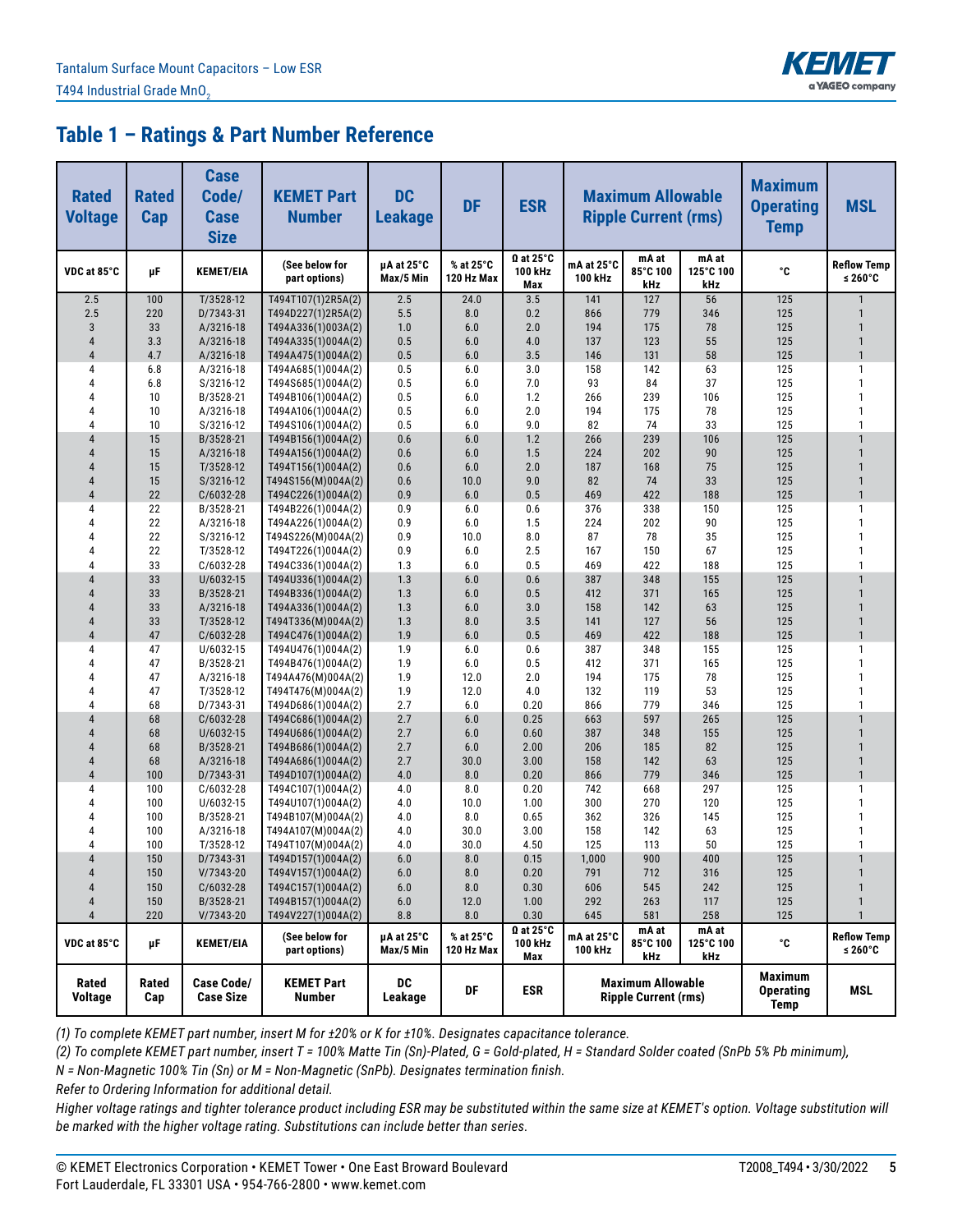

| <b>Rated</b><br><b>Voltage</b> | <b>Rated</b><br>Cap | <b>Case</b><br>Code/<br><b>Case</b><br><b>Size</b> | <b>KEMET Part</b><br><b>Number</b>       | <b>DC</b><br><b>Leakage</b> | <b>DF</b>               | <b>ESR</b>                                    |                       | <b>Maximum Allowable</b><br><b>Ripple Current (rms)</b> |                           | <b>Maximum</b><br><b>Operating</b><br><b>Temp</b> | <b>MSL</b>                       |
|--------------------------------|---------------------|----------------------------------------------------|------------------------------------------|-----------------------------|-------------------------|-----------------------------------------------|-----------------------|---------------------------------------------------------|---------------------------|---------------------------------------------------|----------------------------------|
| VDC at 85°C                    | μF                  | <b>KEMET/EIA</b>                                   | (See below for<br>part options)          | µA at 25°C<br>Max/5 Min     | % at 25°C<br>120 Hz Max | $\Omega$ at 25 $^{\circ}$ C<br>100 kHz<br>Max | mA at 25°C<br>100 kHz | mA at<br>85°C 100<br>kHz                                | mA at<br>125°C 100<br>kHz | °C                                                | <b>Reflow Temp</b><br>≤ 260 $°C$ |
| 4                              | 220                 | B/3528-21                                          | T494B227(1)004A(2)                       | 8.8                         | 8.0                     | 0.40                                          | 461                   | 415                                                     | 184                       | 125                                               | $\mathbf{1}$                     |
| 4                              | 330                 | D/7343-31                                          | T494D337(1)004A(2)                       | 13.2                        | 8.0                     | 0.15                                          | 1,000                 | 900                                                     | 400                       | 125                                               | $\mathbf{1}$                     |
| 4                              | 330                 | C/6032-28                                          | T494C337(1)004A(2)                       | 13.2                        | 10.0                    | 0.09                                          | 1,106                 | 995                                                     | 442                       | 125                                               | $\mathbf{1}$                     |
| Δ                              | 330                 | V/7343-20                                          | T494V337(1)004A(2)                       | 13.2                        | 12.0                    | 0.30                                          | 645                   | 581                                                     | 258                       | 125                                               | $\mathbf{1}$                     |
| 4<br>$\overline{4}$            | 470<br>470          | X/7343-43                                          | T494X477(1)004A(2)                       | 18.8<br>18.8                | 8.0                     | 0.15                                          | 1,049                 | 944                                                     | 420                       | 125<br>125                                        | $\mathbf{1}$<br>$\mathbf{1}$     |
| $\overline{4}$                 | 680                 | D/7343-31<br>X/7343-43                             | T494D477(1)004A(2)<br>T494X687(M)004A(2) | 27.2                        | 8.0<br>12.0             | 0.15<br>0.10                                  | 1,000<br>1,285        | 900<br>1157                                             | 400<br>514                | 125                                               | $\mathbf{1}$                     |
| 4                              | 680                 | D/7343-31                                          | T494D687(M)004A(2)                       | 27.2                        | 12.0                    | 0.15                                          | 1,000                 | 900                                                     | 400                       | 125                                               | $\overline{1}$                   |
| 4                              | 1000                | X/7343-43                                          | T494X108(1)004A(2)                       | 40.0                        | 12.0                    | 0.10                                          | 1,285                 | 1157                                                    | 514                       | 125                                               | $\mathbf{1}$                     |
| $\overline{4}$                 | 1000                | E/7360-38                                          | T494E108(M)004A(2)                       | 40.0                        | 15.0                    | 0.08                                          | 1,581                 | 1423                                                    | 632                       | 125                                               | $\overline{1}$                   |
| 6.3                            | 2.2                 | A/3216-18                                          | T494A225(1)006A(2)                       | 0.5                         | 6.0                     | 6.0                                           | 112                   | 101                                                     | 45                        | 125                                               | $\mathbf{1}$                     |
| 6.3                            | 3.3                 | A/3216-18                                          | T494A335(1)006A(2)                       | 0.5                         | 6.0                     | 6.0                                           | 112                   | 101                                                     | 45                        | 125                                               | $\mathbf{1}$                     |
| 6.3                            | 4.7                 | A/3216-18                                          | T494A475(1)006A(2)                       | 0.5                         | 6.0                     | 3.5                                           | 146                   | 131                                                     | 58                        | 125                                               | $\mathbf{1}$                     |
| 6.3                            | 4.7                 | S/3216-12                                          | T494S475(1)006A(2)                       | 0.5                         | 6.0                     | 8.0                                           | 87                    | 78                                                      | 35                        | 125                                               | $\mathbf{1}$                     |
| 6.3                            | 6.8                 | B/3528-21                                          | T494B685(1)006A(2)                       | 0.5                         | 6.0                     | 1.2                                           | 266                   | 239                                                     | 106                       | 125                                               | $\mathbf{1}$                     |
| 6.3                            | 6.8                 | A/3216-18                                          | T494A685(1)006A(2)                       | 0.5                         | 6.0                     | 2.0                                           | 194                   | 175                                                     | 78                        | 125                                               | $\mathbf{1}$                     |
| 6.3                            | 6.8                 | S/3216-12                                          | T494S685(1)006A(2)                       | 0.5                         | 6.0                     | 9.0                                           | 82                    | 74                                                      | 33                        | 125                                               | $\mathbf{1}$                     |
| 6.3                            | 10                  | B/3528-21                                          | T494B106(1)006A(2)                       | 0.6                         | 6.0                     | 1.0                                           | 292                   | 263                                                     | 117                       | 125                                               | $\overline{1}$                   |
| 6.3                            | 10                  | A/3216-18                                          | T494A106(1)006A(2)                       | 0.6                         | 6.0                     | 2.0                                           | 194                   | 175                                                     | 78                        | 125                                               | $\mathbf{1}$                     |
| 6.3                            | 10<br>10            | T/3528-12                                          | T494T106(1)006A(2)                       | 0.6                         | 6.0<br>10.0             | 1.2<br>9.0                                    | 242<br>82             | 218<br>74                                               | 97<br>33                  | 125<br>125                                        | $\mathbf{1}$<br>$\mathbf{1}$     |
| 6.3<br>6.3                     | 15                  | S/3216-12<br>C/6032-28                             | T494S106(M)006A(2)<br>T494C156(1)006A(2) | 0.6<br>0.9                  | 6.0                     | 0.6                                           | 428                   | 385                                                     | 171                       | 125                                               | $\mathbf{1}$                     |
| 6.3                            | 15                  | B/3528-21                                          | T494B156(1)006A(2)                       | 0.9                         | 6.0                     | 0.7                                           | 348                   | 313                                                     | 139                       | 125                                               | $\mathbf{1}$                     |
| 6.3                            | 15                  | A/3216-18                                          | T494A156(1)006A(2)                       | 0.9                         | 6.0                     | 2.0                                           | 194                   | 175                                                     | 78                        | 125                                               | $\mathbf{1}$                     |
| 6.3                            | 15                  | T/3528-12                                          | T494T156(1)006A(2)                       | 0.9                         | 6.0                     | 2.5                                           | 167                   | 150                                                     | 67                        | 125                                               | $\mathbf{1}$                     |
| 6.3                            | 15                  | S/3216-12                                          | T494S156(M)006A(2)                       | 0.9                         | 10.0                    | 10.0                                          | 77                    | 69                                                      | 31                        | 125                                               | $\mathbf{1}$                     |
| 6.3                            | 22                  | C/6032-28                                          | T494C226(1)006A(2)                       | 1.4                         | 6.0                     | 0.5                                           | 469                   | 422                                                     | 188                       | 125                                               | $\mathbf{1}$                     |
| 6.3                            | 22                  | U/6032-15                                          | T494U226(1)006A(2)                       | 1.4                         | 6.0                     | 0.8                                           | 335                   | 302                                                     | 134                       | 125                                               | $\mathbf{1}$                     |
| 6.3                            | 22                  | B/3528-21                                          | T494B226(1)006A(2)                       | 1.4                         | 6.0                     | 0.6                                           | 376                   | 338                                                     | 150                       | 125                                               | $\mathbf{1}$                     |
| 6.3                            | 22                  | A/3216-18                                          | T494A226(1)006A(2)                       | 1.4                         | 6.0                     | 3.0                                           | 158                   | 142                                                     | 63                        | 125                                               | $\overline{1}$                   |
| 6.3                            | 22                  | T/3528-12                                          | T494T226(M)006A(2)                       | 1.4                         | 8.0                     | 3.5                                           | 141                   | 127                                                     | 56                        | 125                                               | $\mathbf{1}$                     |
| 6.3                            | 33                  | C/6032-28                                          | T494C336(1)006A(2)                       | 2.1                         | 6.0                     | 0.3                                           | 606                   | 545                                                     | 242                       | 125                                               | $\mathbf{1}$                     |
| 6.3                            | 33                  | U/6032-15                                          | T494U336(1)006A(2)                       | 2.1                         | 6.0                     | 0.6                                           | 387                   | 348                                                     | 155                       | 125                                               | $\mathbf{1}$                     |
| 6.3                            | 33                  | B/3528-21                                          | T494B336(1)006A(2)                       | 2.1                         | 6.0                     | 0.6                                           | 376                   | 338                                                     | 150                       | 125                                               | $\mathbf{1}$                     |
| 6.3                            | 33                  | A/3216-18                                          | T494A336(1)006A(2)                       | 2.1<br>2.1                  | 12.0                    | 2.0                                           | 194                   | 175                                                     | 78                        | 125<br>125                                        | $\mathbf{1}$<br>$\mathbf{1}$     |
| 6.3<br>6.3                     | 33<br>47            | T/3528-12<br>D/7343-31                             | T494T336(M)006A(2)<br>T494D476(1)006A(2) | 3.0                         | 12.0<br>6.0             | 4.0<br>0.22                                   | 132<br>826            | 119<br>743                                              | 53<br>330                 | 125                                               | $\mathbf{1}$                     |
| 6.3                            | 47                  | C/6032-28                                          | T494C476(1)006A(2)                       | 3.0                         | 6.0                     | 0.25                                          | 663                   | 597                                                     | 265                       | 125                                               | $\mathbf{1}$                     |
| 6.3                            | 47                  | U/6032-15                                          | T494U476(1)006A(2)                       | 3.0                         | 6.0                     | 0.60                                          | 387                   | 348                                                     | 155                       | 125                                               | $\mathbf{1}$                     |
| 6.3                            | 47                  | B/3528-21                                          | T494B476(1)006A(2)                       | 3.0                         | 6.0                     | 0.50                                          | 412                   | 371                                                     | 165                       | 125                                               | $\mathbf{1}$                     |
| 6.3                            | 47                  | A/3216-18                                          | T494A476(M)006A(2)                       | 3.0                         | 12.0                    | 2.50                                          | 173                   | 156                                                     | 69                        | 125                                               |                                  |
| 6.3                            | 47                  | T/3528-12                                          | T494T476(1)006A(2)                       | 3.0                         | 24.0                    | 4.00                                          | 132                   | 119                                                     | 53                        | 125                                               | $\mathbf{1}$                     |
| 6.3                            | 68                  | D/7343-31                                          | T494D686(1)006A(2)                       | 4.3                         | 6.0                     | 0.20                                          | 866                   | 779                                                     | 346                       | 125                                               | $\mathbf{1}$                     |
| 6.3                            | 68                  | C/6032-28                                          | T494C686(1)006A(2)                       | 4.3                         | 6.0                     | 0.20                                          | 742                   | 668                                                     | 297                       | 125                                               | $\mathbf{1}$                     |
| 6.3                            | 68                  | U/6032-15                                          | T494U686(1)006A(2)                       | 4.3                         | 10.0                    | 1.00                                          | 300                   | 270                                                     | 120                       | 125                                               | 1                                |
| VDC at 85°C                    | μF                  | <b>KEMET/EIA</b>                                   | (See below for<br>part options)          | µA at 25°C<br>Max/5 Min     | % at 25°C<br>120 Hz Max | $\Omega$ at 25°C<br>100 kHz<br>Max            | mA at 25°C<br>100 kHz | mA at<br>85°C 100<br>kHz                                | mA at<br>125°C 100<br>kHz | °C                                                | <b>Reflow Temp</b><br>≤ 260 $°C$ |
| Rated<br><b>Voltage</b>        | Rated<br>Cap        | <b>Case Code/</b><br><b>Case Size</b>              | <b>KEMET Part</b><br>Number              | DC<br>Leakage               | DF                      | <b>ESR</b>                                    |                       | <b>Maximum Allowable</b><br><b>Ripple Current (rms)</b> |                           | <b>Maximum</b><br><b>Operating</b><br><b>Temp</b> | MSL                              |

*(1) To complete KEMET part number, insert M for ±20% or K for ±10%. Designates capacitance tolerance.*

*(2) To complete KEMET part number, insert T = 100% Matte Tin (Sn)-Plated, G = Gold-plated, H = Standard Solder coated (SnPb 5% Pb minimum),*

*N = Non-Magnetic 100% Tin (Sn) or M = Non-Magnetic (SnPb). Designates termination finish.*

*Refer to Ordering Information for additional detail.*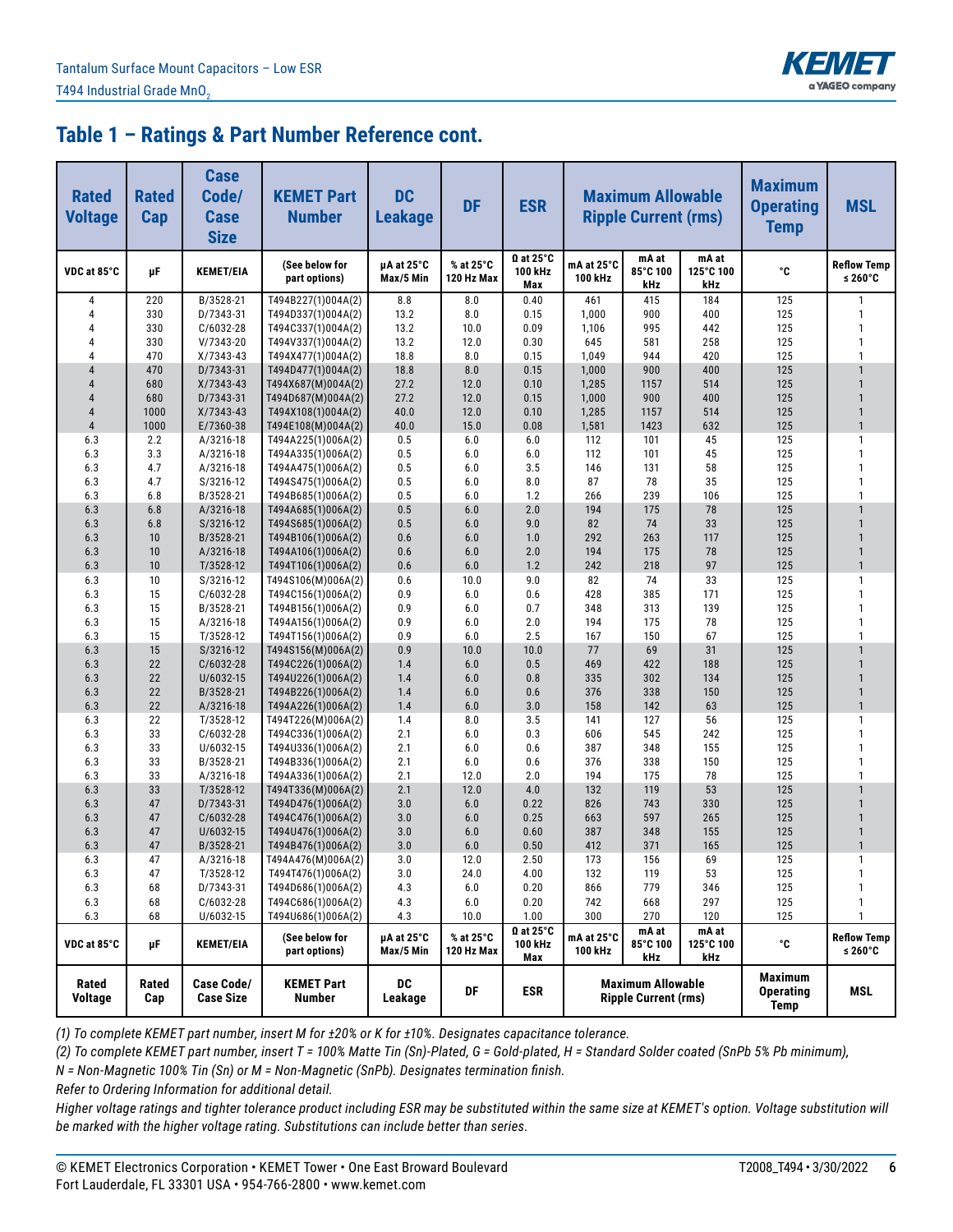

| <b>Rated</b><br><b>Voltage</b> | <b>Rated</b><br>Cap | <b>Case</b><br>Code/<br><b>Case</b><br><b>Size</b> | <b>KEMET Part</b><br><b>Number</b>       | <b>DC</b><br><b>Leakage</b> | <b>DF</b>               | <b>ESR</b>                         |                              | <b>Maximum Allowable</b><br><b>Ripple Current (rms)</b> |                           | <b>Maximum</b><br><b>Operating</b><br><b>Temp</b> | <b>MSL</b>                       |
|--------------------------------|---------------------|----------------------------------------------------|------------------------------------------|-----------------------------|-------------------------|------------------------------------|------------------------------|---------------------------------------------------------|---------------------------|---------------------------------------------------|----------------------------------|
| VDC at 85°C                    | μF                  | <b>KEMET/EIA</b>                                   | (See below for<br>part options)          | µA at 25°C<br>Max/5 Min     | % at 25°C<br>120 Hz Max | $\Omega$ at 25°C<br>100 kHz<br>Max | mA at 25°C<br><b>100 kHz</b> | mA at<br>85°C 100<br>kHz                                | mA at<br>125°C 100<br>kHz | °C                                                | <b>Reflow Temp</b><br>≤ 260 $°C$ |
| 6.3                            | 68                  | B/3528-21                                          | T494B686(M)006A(2)                       | 4.3                         | 8.0                     | 0.65                               | 362                          | 326                                                     | 145                       | 125                                               | $\overline{1}$                   |
| 6.3                            | 68                  | A/3216-18                                          | T494A686(1)006A(2)                       | 4.3                         | 30.0                    | 3.00                               | 158                          | 142                                                     | 63                        | 125                                               | $\mathbf{1}$                     |
| 6.3                            | 100                 | D/7343-31                                          | T494D107(1)006A(2)                       | 6.3                         | 8.0                     | 0.15                               | 1,000                        | 900                                                     | 400                       | 125                                               | $\mathbf{1}$                     |
| 6.3                            | 100                 | $V/7343-20$                                        | T494V107(1)006A(2)                       | 6.3                         | 8.0                     | 0.20                               | 791                          | 712                                                     | 316                       | 125                                               | $\mathbf{1}$<br>$\mathbf{1}$     |
| 6.3<br>6.3                     | 100                 | C/6032-28                                          | T494C107(1)006A(2)                       | 6.3                         | 8.0<br>10.0             | 0.30                               | 606<br>274                   | 545<br>247                                              | 242<br>110                | 125<br>125                                        | $\mathbf{1}$                     |
| 6.3                            | 100<br>100          | U/6032-15<br>B/3528-21                             | T494U107(M)006A(2)<br>T494B107(1)006A(2) | 6.3<br>6.3                  | 15.0                    | 1.20<br>1.50                       | 238                          | 214                                                     | 95                        | 125                                               | $\mathbf{1}$                     |
| 6.3                            | 150                 | B/3528-21                                          | T494B157(1)006A(2)                       | 9.5                         | 15.0                    | 2.25                               | 194                          | 175                                                     | 78                        | 125                                               | $\mathbf{1}$                     |
| 6.3                            | 150                 | D/7343-31                                          | T494D157(1)006A(2)                       | 9.5                         | 8.0                     | 0.15                               | 1,000                        | 900                                                     | 400                       | 125                                               | $\mathbf{1}$                     |
| 6.3                            | 150                 | C/6032-28                                          | T494C157(M)006A(2)                       | 9.5                         | 8.0                     | 0.30                               | 606                          | 545                                                     | 242                       | 125                                               | $\mathbf{1}$                     |
| 6.3                            | 150                 | $V/7343-20$                                        | T494V157(1)006A(2)                       | 9.5                         | 8.0                     | 0.30                               | 645                          | 581                                                     | 258                       | 125                                               | $\overline{1}$                   |
| 6.3                            | 220                 | $X/7343-43$                                        | T494X227(1)006A(2)                       | 13.9                        | 8.0                     | 0.15                               | 1,049                        | 944                                                     | 420                       | 125                                               | $\mathbf{1}$                     |
| 6.3                            | 220                 | D/7343-31                                          | T494D227(1)006A(2)                       | 13.9                        | 8.0                     | 0.15                               | 1,000                        | 900                                                     | 400                       | 125                                               | $\mathbf{1}$                     |
| 6.3                            | 220                 | C/6032-28                                          | T494C227(M)006A(2)                       | 13.9                        | 10.0                    | 0.30                               | 606                          | 545                                                     | 242                       | 125                                               | $\mathbf{1}$                     |
| 6.3                            | 220                 | $V/7343-20$                                        | T494V227(M)006A(2)                       | 13.9                        | 12.0                    | 0.30                               | 645                          | 581                                                     | 258                       | 125                                               | $\mathbf{1}$                     |
| 6.3                            | 330                 | $X/7343-43$                                        | T494X337(1)006A(2)                       | 20.8                        | 8.0                     | 0.15                               | 1,049                        | 944                                                     | 420                       | 125                                               | $\mathbf{1}$                     |
| 6.3                            | 330                 | D/7343-31                                          | T494D337(1)006A(2)                       | 20.8                        | 8.0                     | 0.15                               | 1,000                        | 900                                                     | 400                       | 125                                               | $\mathbf{1}$                     |
| 6.3                            | 330                 | E/7360-38                                          | T494E337(1)006A(2)                       | 20.8                        | 8.0                     | 0.25                               | 894                          | 805                                                     | 358                       | 125                                               | $\mathbf{1}$                     |
| 6.3                            | 470                 | X/7343-43                                          | T494X477(1)006A(2)                       | 29.6                        | 10.0                    | 0.10                               | 1,285                        | 1157                                                    | 514                       | 125                                               | $\mathbf{1}$                     |
| 6.3<br>6.3                     | 470<br>470          | D/7343-31<br>E/7360-38                             | T494D477(M)006A(2)<br>T494E477(1)006A(2) | 29.6<br>29.6                | 12.0<br>10.0            | 0.15<br>0.20                       | 1,000<br>1,000               | 900<br>900                                              | 400<br>400                | 125<br>125                                        | $\mathbf{1}$<br>$\overline{1}$   |
| 6.3                            | 680                 | E/7360-38                                          | T494E687(M)006A(2)                       | 42.8                        | 12.0                    | 0.10                               | 1,414                        | 1273                                                    | 566                       | 125                                               | $\overline{1}$                   |
| 6.3                            | 680                 | $X/7343-43$                                        | T494X687(1)006A(2)                       | 42.8                        | 12.0                    | 0.10                               | 1,285                        | 1157                                                    | 514                       | 125                                               | $\overline{1}$                   |
| 10                             | 1.5                 | A/3216-18                                          | T494A155(1)010A(2)                       | 0.5                         | 6.0                     | 6.0                                | 112                          | 101                                                     | 45                        | 125                                               | $\mathbf{1}$                     |
| 10                             | 2.2                 | B/3528-21                                          | T494B225(1)010A(2)                       | 0.5                         | 6.0                     | 1.5                                | 238                          | 214                                                     | 95                        | 125                                               | $\overline{1}$                   |
| 10                             | 2.2                 | A/3216-18                                          | T494A225(1)010A(2)                       | 0.5                         | 6.0                     | 6.0                                | 112                          | 101                                                     | 45                        | 125                                               | $\mathbf{1}$                     |
| 10                             | 3.3                 | A/3216-18                                          | T494A335(1)010A(2)                       | 0.5                         | 6.0                     | 4.0                                | 137                          | 123                                                     | 55                        | 125                                               | $\overline{1}$                   |
| 10                             | 3.3                 | S/3216-12                                          | T494S335(1)010A(2)                       | 0.5                         | 6.0                     | 9.0                                | 82                           | 74                                                      | 33                        | 125                                               | $\mathbf{1}$                     |
| 10                             | 4.7                 | B/3528-21                                          | T494B475(1)010A(2)                       | 0.5                         | 6.0                     | 1.5                                | 238                          | 214                                                     | 95                        | 125                                               | $\mathbf{1}$                     |
| 10                             | 4.7                 | A/3216-18                                          | T494A475(1)010A(2)                       | 0.5                         | 6.0                     | 3.0                                | 158                          | 142                                                     | 63                        | 125                                               | $\mathbf{1}$                     |
| 10                             | 4.7                 | S/3216-12                                          | T494S475(1)010A(2)                       | 0.5                         | 6.0                     | 9.0                                | 82                           | 74                                                      | 33                        | 125                                               | $\overline{1}$                   |
| 10                             | 6.8                 | B/3528-21                                          | T494B685(1)010A(2)                       | 0.7                         | 6.0                     | 1.2                                | 266                          | 239                                                     | 106                       | 125                                               | $\overline{1}$                   |
| 10                             | 6.8                 | A/3216-18                                          | T494A685(1)010A(2)                       | 0.7                         | 6.0                     | 3.0                                | 158                          | 142                                                     | 63                        | 125                                               | $\overline{1}$                   |
| 10                             | 6.8                 | T/3528-12                                          | T494T685(1)010A(2)                       | 0.7                         | 6.0                     | 2.0                                | 187                          | 168                                                     | 75                        | 125                                               | $\mathbf{1}$<br>$\mathbf{1}$     |
| 10<br>10                       | 6.8<br>10           | S/3216-12<br>C/6032-28                             | T494S685(M)010A(2)                       | 0.7<br>1.0                  | 10.0<br>6.0             | 9.0<br>0.6                         | 82<br>428                    | 74<br>385                                               | 33<br>171                 | 125<br>125                                        | $\mathbf{1}$                     |
| 10                             | 10                  | B/3528-21                                          | T494C106(1)010A(2)<br>T494B106(1)010A(2) | 1.0                         | 6.0                     | 0.8                                | 326                          | 293                                                     | 130                       | 125                                               | $\mathbf{1}$                     |
| 10                             | 10                  | A/3216-18                                          | T494A106(1)010A(2)                       | 1.0                         | 6.0                     | 1.8                                | 204                          | 184                                                     | 82                        | 125                                               | $\mathbf{1}$                     |
| 10                             | 10                  | T/3528-12                                          | T494T106(1)010A(2)                       | 1.0                         | 6.0                     | 3.5                                | 141                          | 127                                                     | 56                        | 125                                               | $\mathbf{1}$                     |
| 10                             | 10                  | S/3216-12                                          | T494S106(M)010A(2)                       | 1.0                         | 10.0                    | 12.0                               | 71                           | 64                                                      | 28                        | 125                                               | $\mathbf{1}$                     |
| Ίθ                             | 15                  | C/6032-28                                          | 1494C156(1)010A(2)                       | 1.5                         | 6.0                     | 0.5                                | 469                          | 422                                                     | 188                       | 125                                               |                                  |
| 10                             | 15                  | U/6032-15                                          | T494U156(1)010A(2)                       | 1.5                         | 6.0                     | 0.8                                | 335                          | 302                                                     | 134                       | 125                                               | $\mathbf{1}$                     |
| 10                             | 15                  | B/3528-21                                          | T494B156(1)010A(2)                       | 1.5                         | 6.0                     | 0.7                                | 348                          | 313                                                     | 139                       | 125                                               | $\mathbf{1}$                     |
| 10                             | 15                  | A/3216-18                                          | T494A156(1)010A(2)                       | 1.5                         | 6.0                     | 3.2                                | 153                          | 138                                                     | 61                        | 125                                               | $\mathbf{1}$                     |
| 10                             | 15                  | T/3528-12                                          | T494T156(M)010A(2)                       | 1.5                         | $8.0\,$                 | $3.5\,$                            | 141                          | 127                                                     | 56                        | 125                                               | $\mathbf{1}$                     |
| VDC at 85°C                    | μF                  | <b>KEMET/EIA</b>                                   | (See below for<br>part options)          | µA at 25°C<br>Max/5 Min     | % at 25°C<br>120 Hz Max | $\Omega$ at 25°C<br>100 kHz<br>Max | mA at 25°C<br>100 kHz        | mA at<br>85°C 100<br>kHz                                | mA at<br>125°C 100<br>kHz | °C                                                | <b>Reflow Temp</b><br>≤ 260 $°C$ |
| Rated<br><b>Voltage</b>        | Rated<br>Cap        | <b>Case Code/</b><br><b>Case Size</b>              | <b>KEMET Part</b><br><b>Number</b>       | DC<br>Leakage               | DF                      | <b>ESR</b>                         |                              | <b>Maximum Allowable</b><br><b>Ripple Current (rms)</b> |                           | <b>Maximum</b><br><b>Operating</b><br>Temp        | MSL                              |

*(1) To complete KEMET part number, insert M for ±20% or K for ±10%. Designates capacitance tolerance.*

*(2) To complete KEMET part number, insert T = 100% Matte Tin (Sn)-Plated, G = Gold-plated, H = Standard Solder coated (SnPb 5% Pb minimum),*

*N = Non-Magnetic 100% Tin (Sn) or M = Non-Magnetic (SnPb). Designates termination finish.*

*Refer to Ordering Information for additional detail.*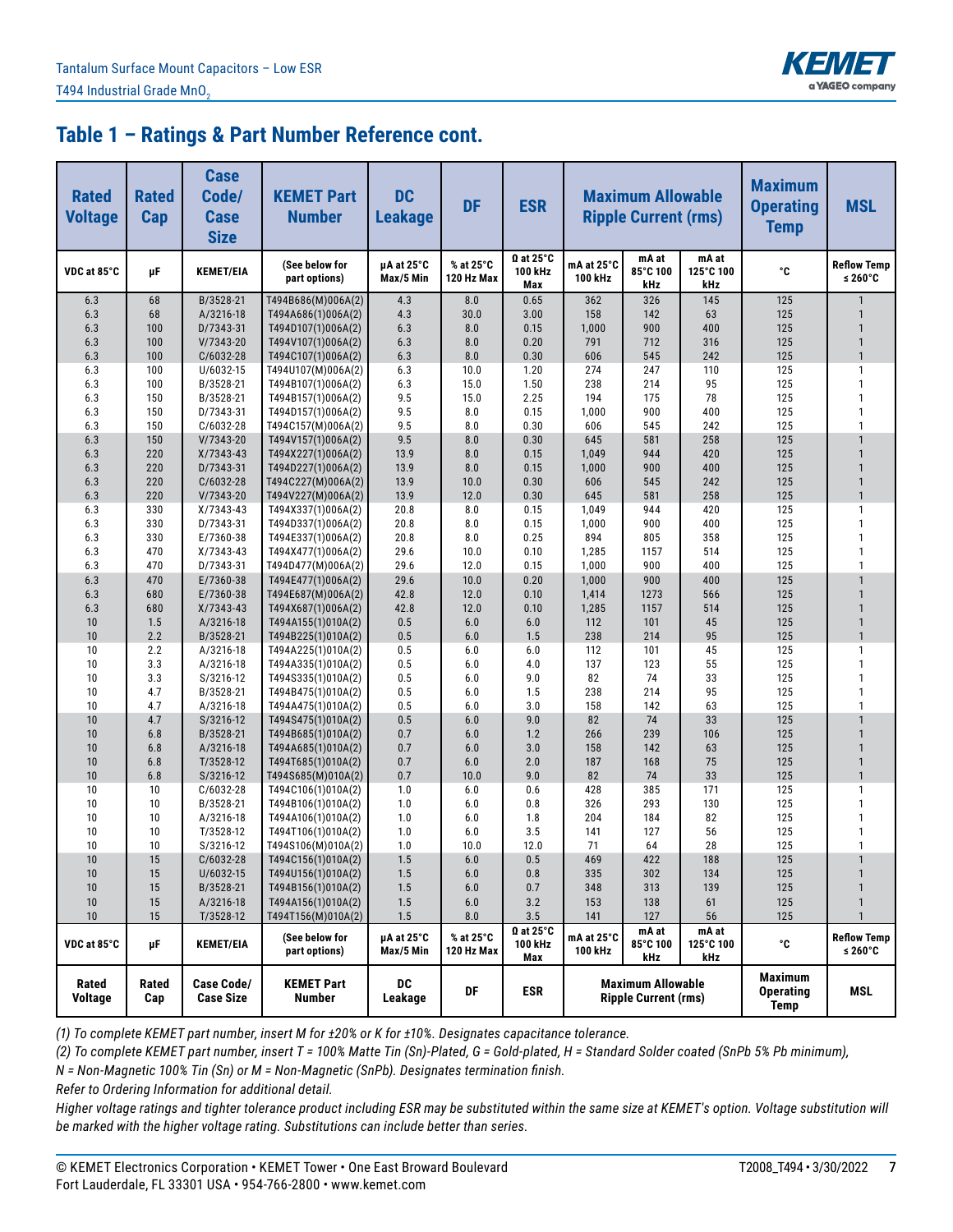

| <b>Rated</b><br><b>Voltage</b> | <b>Rated</b><br>Cap | <b>Case</b><br>Code/<br><b>Case</b><br><b>Size</b> | <b>KEMET Part</b><br><b>Number</b>       | <b>DC</b><br><b>Leakage</b> | <b>DF</b>               | <b>ESR</b>                         |                       | <b>Maximum Allowable</b><br><b>Ripple Current (rms)</b> |                           | <b>Maximum</b><br><b>Operating</b><br><b>Temp</b> | <b>MSL</b>                       |
|--------------------------------|---------------------|----------------------------------------------------|------------------------------------------|-----------------------------|-------------------------|------------------------------------|-----------------------|---------------------------------------------------------|---------------------------|---------------------------------------------------|----------------------------------|
| VDC at 85°C                    | μF                  | <b>KEMET/EIA</b>                                   | (See below for<br>part options)          | µA at 25°C<br>Max/5 Min     | % at 25°C<br>120 Hz Max | $\Omega$ at 25°C<br>100 kHz<br>Max | mA at 25°C<br>100 kHz | mA at<br>85°C 100<br>kHz                                | mA at<br>125°C 100<br>kHz | °C                                                | <b>Reflow Temp</b><br>≤ 260 $°C$ |
| 10                             | 22                  | C/6032-28                                          | T494C226(1)010A(2)                       | 2.2                         | 6.0                     | 0.4                                | 524                   | 472                                                     | 210                       | 125                                               | $\mathbf{1}$                     |
| 10                             | 22                  | U/6032-15                                          | T494U226(1)010A(2)                       | 2.2                         | 6.0                     | 0.8                                | 335                   | 302                                                     | 134                       | 125                                               | $\mathbf{1}$                     |
| 10                             | 22                  | B/3528-21                                          | T494B226(1)010A(2)                       | 2.2                         | 6.0                     | 0.7                                | 348                   | 313                                                     | 139                       | 125                                               | $\mathbf{1}$                     |
| 10                             | 22                  | A/3216-18                                          | T494A226(1)010A(2)                       | 2.2                         | 10.0                    | 4.5                                | 129                   | 116                                                     | 52                        | 125                                               | $\mathbf{1}$                     |
| 10                             | 22                  | T/3528-12                                          | T494T226(M)010A(2)                       | 2.2                         | 12.0                    | 6.0                                | 108                   | 97                                                      | 43                        | 125                                               | $\mathbf{1}$                     |
| 10<br>10                       | 33<br>33            | D/7343-31<br>V/7343-20                             | T494D336(1)010A(2)<br>T494V336(1)010A(2) | 3.3<br>3.3                  | 6.0<br>6.0              | 0.25<br>0.30                       | 775<br>645            | 698<br>581                                              | 310<br>258                | 125<br>125                                        | $\mathbf{1}$<br>$\mathbf{1}$     |
| 10                             | 33                  | C/6032-28                                          | T494C336(1)010A(2)                       | 3.3                         | 6.0                     | 0.30                               | 606                   | 545                                                     | 242                       | 125                                               | $\mathbf{1}$                     |
| 10                             | 33                  | U/6032-15                                          | T494U336(1)010A(2)                       | 3.3                         | 6.0                     | 0.60                               | 387                   | 348                                                     | 155                       | 125                                               | $\mathbf{1}$                     |
| 10                             | 33                  | T/3528-12                                          | T494T336(1)010A(2)                       | 3.3                         | 24.0                    | 3.75                               | 137                   | 123                                                     | 55                        | 125                                               | $\mathbf{1}$                     |
| 10                             | 33                  | B/3528-21                                          | T494B336(1)010A(2)                       | 3.3                         | 6.0                     | 1.40                               | 246                   | 221                                                     | 98                        | 125                                               | $\mathbf{1}$                     |
| 10                             | 33                  | A/3216-18                                          | T494A336(1)010A(2)                       | 3.3                         | 15.0                    | 4.00                               | 137                   | 123                                                     | 55                        | 125                                               | $\mathbf{1}$                     |
| 10                             | 47                  | D/7343-31                                          | T494D476(1)010A(2)                       | 4.7                         | 6.0                     | 0.22                               | 826                   | 743                                                     | 330                       | 125                                               | $\mathbf{1}$                     |
| 10                             | 47                  | V/7343-20                                          | T494V476(1)010A(2)                       | 4.7                         | 6.0                     | 0.30                               | 645                   | 581                                                     | 258                       | 125                                               | $\mathbf{1}$                     |
| 10                             | 47                  | C/6032-28                                          | T494C476(1)010A(2)                       | 4.7                         | 6.0                     | 0.30                               | 606                   | 545                                                     | 242                       | 125                                               | $\mathbf{1}$                     |
| 10                             | 47                  | U/6032-15                                          | T494U476(1)010A(2)                       | 4.7                         | 10.0                    | 1.20                               | 274                   | 247                                                     | 110                       | 125                                               | $\mathbf{1}$                     |
| 10                             | 47                  | B/3528-21                                          | T494B476(1)010A(2)                       | 4.7                         | 8.0                     | 0.65                               | 362                   | 326                                                     | 145                       | 125                                               | $\mathbf{1}$                     |
| 10                             | 68                  | D/7343-31                                          | T494D686(1)010A(2)                       | 6.8                         | 6.0                     | 0.20                               | 866                   | 779                                                     | 346                       | 125                                               | $\mathbf{1}$                     |
| 10                             | 68                  | C/6032-28                                          | T494C686(1)010A(2)                       | 6.8                         | 6.0                     | 0.30                               | 606                   | 545                                                     | 242                       | 125                                               | $\mathbf{1}$<br>$\mathbf{1}$     |
| 10                             | 68                  | V/7343-20                                          | T494V686(1)010A(2)                       | 6.8                         | 6.0                     | 0.30                               | 645<br>274            | 581                                                     | 258                       | 125<br>125                                        | $\mathbf{1}$                     |
| 10<br>10                       | 68<br>68            | U/6032-15<br>B/3528-21                             | T494U686(M)010A(2)<br>T494B686(M)010A(2) | 6.8<br>6.8                  | 10.0<br>10.0            | 1.20<br>1.50                       | 238                   | 247<br>214                                              | 110<br>95                 | 125                                               | $\mathbf{1}$                     |
| 10                             | 100                 | B/3528-21                                          | T494B107(1)010A(2)                       | 10.0                        | 15.0                    | 1.0                                | 292                   | 263                                                     | 117                       | 125                                               | $\mathbf{1}$                     |
| 10                             | 100                 | D/7343-31                                          | T494D107(1)010A(2)                       | 10.0                        | 8.0                     | 0.15                               | 1,000                 | 900                                                     | 400                       | 125                                               | $\mathbf{1}$                     |
| 10                             | 100                 | C/6032-28                                          | T494C107(1)010A(2)                       | 10.0                        | 8.0                     | 0.20                               | 742                   | 668                                                     | 297                       | 125                                               | $\mathbf{1}$                     |
| 10                             | 100                 | V/7343-20                                          | T494V107(1)010A(2)                       | 10.0                        | 8.0                     | 0.40                               | 559                   | 503                                                     | 224                       | 125                                               | $\mathbf{1}$                     |
| 10                             | 150                 | X/7343-43                                          | T494X157(1)010A(2)                       | 15.0                        | 8.0                     | 0.15                               | 1,049                 | 944                                                     | 420                       | 125                                               | $\mathbf{1}$                     |
| 10                             | 150                 | D/7343-31                                          | T494D157(1)010A(2)                       | 15.0                        | 8.0                     | 0.15                               | 1,000                 | 900                                                     | 400                       | 125                                               | $\mathbf{1}$                     |
| 10                             | 150                 | C/6032-28                                          | T494C157(1)010A(2)                       | 15.0                        | 10.0                    | 0.70                               | 396                   | 356                                                     | 158                       | 125                                               | $\mathbf{1}$                     |
| 10                             | 150                 | V/7343-20                                          | T494V157(M)010A(2)                       | 15.0                        | 8.0                     | 0.30                               | 645                   | 581                                                     | 258                       | 125                                               | $\mathbf{1}$                     |
| 10                             | 220                 | $X/7343-43$                                        | T494X227(1)010A(2)                       | 22.0                        | 8.0                     | 0.15                               | 1,049                 | 944                                                     | 420                       | 125                                               | $\mathbf{1}$                     |
| 10                             | 220                 | D/7343-31                                          | T494D227(1)010A(2)                       | 22.0                        | 8.0                     | 0.15                               | 1,000                 | 900                                                     | 400                       | 125                                               | $\mathbf{1}$                     |
| 10                             | 330                 | X/7343-43                                          | T494X337(1)010A(2)                       | 33.0                        | 10.0                    | 0.10                               | 1,285                 | 1157                                                    | 514                       | 125                                               | $\mathbf{1}$                     |
| 10                             | 330                 | D/7343-31                                          | T494D337(1)010A(2)                       | 33.0                        | 10.0                    | 0.15                               | 1,000                 | 900                                                     | 400                       | 125                                               | $\mathbf{1}$                     |
| 10                             | 330                 | E/7360-38                                          | T494E337(1)010A(2)                       | 33.0                        | 10.0                    | 0.25                               | 894                   | 805                                                     | 358                       | 125<br>125                                        | $\mathbf{1}$<br>$\mathbf{1}$     |
| 10<br>10                       | 470<br>470          | $X/7343-43$<br>E/7360-38                           | T494X477(1)010A(2)<br>T494E477(M)010A(2) | 47.0<br>47.0                | 10.0<br>12.0            | 0.10<br>0.10                       | 1,285<br>1,414        | 1157<br>1273                                            | 514<br>566                | 125                                               | $\mathbf{1}$                     |
| 16                             | 1                   | A/3216-18                                          | T494A105(1)016A(2)                       | 0.5                         | 4.0                     | 6.0                                | 112                   | 101                                                     | 45                        | 125                                               | $\mathbf{1}$                     |
| 16                             | 1.5                 | A/3216-18                                          | T494A155(1)016A(2)                       | 0.5                         | 6.0                     | 6.0                                | 112                   | 101                                                     | 45                        | 125                                               | $\mathbf{1}$                     |
| 16                             | 2.2                 | A/3216-18                                          | T494A225(1)016A(2)                       | 0.5                         | 6.0                     | 4.0                                | 137                   | 123                                                     | 55                        | 125                                               | $\mathbf{1}$                     |
| 16                             | 2.2                 | S/3216-12                                          | T494S225(1)016A(2)                       | $0.5\,$                     | 6.0                     | 10.0                               | 77                    | 69                                                      | 31                        | 125                                               |                                  |
| 16                             | 3.3                 | B/3528-21                                          | T494B335(1)016A(2)                       | 0.5                         | 6.0                     | 2.0                                | 206                   | 185                                                     | 82                        | 125                                               | $\mathbf{1}$                     |
| 16                             | 3.3                 | A/3216-18                                          | T494A335(1)016A(2)                       | 0.5                         | 6.0                     | 4.0                                | 137                   | 123                                                     | 55                        | 125                                               | 1                                |
| 16                             | 4.7                 | B/3528-21                                          | T494B475(1)016A(2)                       | 0.8                         | 6.0                     | 1.5                                | 238                   | 214                                                     | 95                        | 125                                               | $\mathbf{1}$                     |
| 16                             | 4.7                 | A/3216-18                                          | T494A475(1)016A(2)                       | 0.8                         | 6.0                     | 3.0                                | 158                   | 142                                                     | 63                        | 125                                               | $\mathbf{1}$                     |
| VDC at 85°C                    | μF                  | <b>KEMET/EIA</b>                                   | (See below for<br>part options)          | µA at 25°C<br>Max/5 Min     | % at 25°C<br>120 Hz Max | $\Omega$ at 25°C<br>100 kHz<br>Max | mA at 25°C<br>100 kHz | mA at<br>85°C 100<br>kHz                                | mA at<br>125°C 100<br>kHz | °C                                                | <b>Reflow Temp</b><br>≤ 260 $°C$ |
| Rated<br><b>Voltage</b>        | Rated<br>Cap        | <b>Case Code/</b><br><b>Case Size</b>              | <b>KEMET Part</b><br>Number              | DC<br>Leakage               | DF                      | <b>ESR</b>                         |                       | <b>Maximum Allowable</b><br><b>Ripple Current (rms)</b> |                           | Maximum<br><b>Operating</b><br><b>Temp</b>        | MSL                              |

*(1) To complete KEMET part number, insert M for ±20% or K for ±10%. Designates capacitance tolerance.*

*(2) To complete KEMET part number, insert T = 100% Matte Tin (Sn)-Plated, G = Gold-plated, H = Standard Solder coated (SnPb 5% Pb minimum),*

*N = Non-Magnetic 100% Tin (Sn) or M = Non-Magnetic (SnPb). Designates termination finish.*

*Refer to Ordering Information for additional detail.*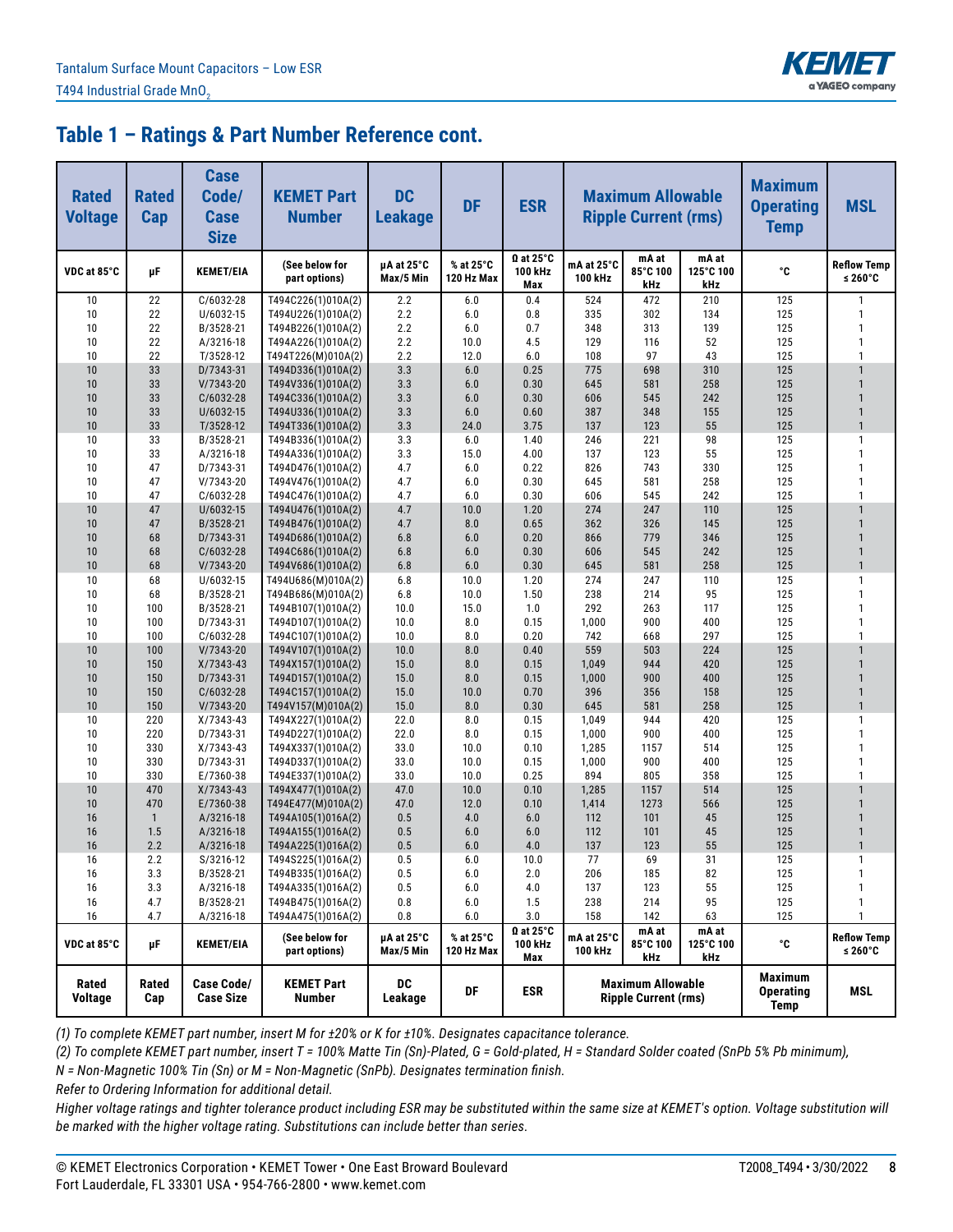

| <b>Rated</b><br><b>Voltage</b> | <b>Rated</b><br>Cap | <b>Case</b><br>Code/<br><b>Case</b><br><b>Size</b> | <b>KEMET Part</b><br><b>Number</b>       | <b>DC</b><br><b>Leakage</b> | <b>DF</b>               | <b>ESR</b>                         |                       | <b>Maximum Allowable</b><br><b>Ripple Current (rms)</b> |                           | <b>Maximum</b><br><b>Operating</b><br><b>Temp</b> | <b>MSL</b>                       |
|--------------------------------|---------------------|----------------------------------------------------|------------------------------------------|-----------------------------|-------------------------|------------------------------------|-----------------------|---------------------------------------------------------|---------------------------|---------------------------------------------------|----------------------------------|
| VDC at 85°C                    | μF                  | <b>KEMET/EIA</b>                                   | (See below for<br>part options)          | µA at 25°C<br>Max/5 Min     | % at 25°C<br>120 Hz Max | $\Omega$ at 25°C<br>100 kHz<br>Max | mA at 25°C<br>100 kHz | mA at<br>85°C 100<br>kHz                                | mA at<br>125°C 100<br>kHz | °C                                                | <b>Reflow Temp</b><br>≤ 260 $°C$ |
| 16                             | 4.7                 | T/3528-12                                          | T494T475(1)016A(2)                       | 0.8                         | 6.0                     | 3.0                                | 153                   | 138                                                     | 61                        | 125                                               | $\mathbf{1}$                     |
| 16                             | 6.8                 | C/6032-28                                          | T494C685(1)016A(2)                       | 1.1                         | 6.0                     | 0.8                                | 371                   | 334                                                     | 148                       | 125                                               | $\mathbf{1}$                     |
| 16                             | 6.8                 | B/3528-21                                          | T494B685(1)016A(2)                       | 1.1                         | 6.0                     | 1.2                                | 266                   | 239                                                     | 106                       | 125                                               | $\mathbf{1}$                     |
| 16                             | 6.8                 | A/3216-18                                          | T494A685(1)016A(2)                       | 1.1                         | 6.0                     | 3.0                                | 158                   | 142                                                     | 63                        | 125                                               | $\mathbf{1}$<br>$\overline{1}$   |
| 16                             | 10<br>10            | C/6032-28                                          | T494C106(1)016A(2)                       | 1.6<br>1.6                  | 6.0<br>6.0              | 0.6                                | 428<br>300            | 385<br>270                                              | 171<br>120                | 125<br>125                                        | $\mathbf{1}$                     |
| 16<br>16                       | 10                  | U/6032-15<br>B/3528-21                             | T494U106(1)016A(2)<br>T494B106(1)016A(2) | 1.6                         | 6.0                     | 1.0<br>0.8                         | 326                   | 293                                                     | 130                       | 125                                               | $\overline{1}$                   |
| 16                             | 10                  | A/3216-18                                          | T494A106(1)016A(2)                       | 1.6                         | 8.0                     | 3.0                                | 158                   | 142                                                     | 63                        | 125                                               | $\mathbf{1}$                     |
| 16                             | 10                  | T/3528-12                                          | T494T106(1)016A(2)                       | 1.6                         | 8.0                     | 6.0                                | 108                   | 97                                                      | 43                        | 125                                               | $\mathbf{1}$                     |
| 16                             | 15                  | $C/6032-28$                                        | T494C156(1)016A(2)                       | 2.4                         | 6.0                     | 0.4                                | 524                   | 472                                                     | 210                       | 125                                               | $\mathbf{1}$                     |
| 16                             | 15                  | U/6032-15                                          | T494U156(1)016A(2)                       | 2.4                         | 6.0                     | 0.8                                | 335                   | 302                                                     | 134                       | 125                                               | $\mathbf{1}$                     |
| 16                             | 15                  | B/3528-21                                          | T494B156(1)016A(2)                       | 2.4                         | 6.0                     | 0.8                                | 326                   | 293                                                     | 130                       | 125                                               | $\mathbf{1}$                     |
| 16                             | 22                  | D/7343-31                                          | T494D226(1)016A(2)                       | 3.5                         | 6.0                     | 0.25                               | 775                   | 698                                                     | 310                       | 125                                               | $\mathbf{1}$                     |
| 16                             | 22                  | $C/6032-28$                                        | T494C226(1)016A(2)                       | 3.5                         | 6.0                     | 0.35                               | 561                   | 505                                                     | 224                       | 125                                               | $\mathbf{1}$                     |
| 16                             | 22                  | U/6032-15                                          | T494U226(1)016A(2)                       | 3.5                         | 10.0                    | 1.80                               | 224                   | 202                                                     | 90                        | 125                                               | $\mathbf{1}$                     |
| 16                             | 22                  | B/3528-21                                          | T494B226(1)016A(2)                       | 3.5                         | 6.0                     | 1.00                               | 292                   | 263                                                     | 117                       | 125                                               | $\mathbf{1}$                     |
| 16                             | 33                  | D/7343-31                                          | T494D336(1)016A(2)                       | 5.3                         | 6.0                     | 0.25                               | 775                   | 698                                                     | 310                       | 125                                               | $\overline{1}$                   |
| 16                             | 33                  | C/6032-28                                          | T494C336(1)016A(2)                       | 5.3                         | 6.0                     | 0.30                               | 606                   | 545                                                     | 242                       | 125                                               | $\mathbf{1}$                     |
| 16                             | 33                  | U/6032-15                                          | T494U336(1)016A(2)                       | 5.3                         | 12.0                    | 2.20                               | 202                   | 182                                                     | 81                        | 125                                               | $\mathbf{1}$                     |
| 16<br>16                       | 33<br>47            | B/3528-21<br>D/7343-31                             | T494B336(1)016A(2)<br>T494D476(1)016A(2) | 5.3<br>7.5                  | 8.0<br>6.0              | 1.20<br>0.2                        | 266<br>866            | 239<br>779                                              | 106<br>346                | 125<br>125                                        | $\mathbf{1}$<br>$\mathbf{1}$     |
| 16                             | 47                  | $V/7343-20$                                        | T494V476(1)016A(2)                       | 7.5                         | 6.0                     | 0.3                                | 645                   | 581                                                     | 258                       | 125                                               | $\mathbf{1}$                     |
| 16                             | 47                  | C/6032-28                                          | T494C476(1)016A(2)                       | 7.5                         | 6.0                     | 0.5                                | 469                   | 422                                                     | 188                       | 125                                               | $\mathbf{1}$                     |
| 16                             | 68                  | D/7343-31                                          | T494D686(1)016A(2)                       | 10.9                        | 6.0                     | 0.15                               | 1,000                 | 900                                                     | 400                       | 125                                               | $\mathbf{1}$                     |
| 16                             | 68                  | V/7343-20                                          | T494V686(1)016A(2)                       | 10.9                        | 6.0                     | 0.5                                | 500                   | 450                                                     | 200                       | 125                                               | $\mathbf{1}$                     |
| 16                             | 68                  | C/6032-28                                          | T494C686(1)016A(2)                       | 10.9                        | 12.0                    | 1.0                                | 332                   | 299                                                     | 133                       | 125                                               | $\mathbf{1}$                     |
| 16                             | 100                 | $X/7343-43$                                        | T494X107(1)016A(2)                       | 16.0                        | 8.0                     | 0.15                               | 1,049                 | 944                                                     | 420                       | 125                                               | $\overline{1}$                   |
| 16                             | 100                 | D/7343-31                                          | T494D107(1)016A(2)                       | 16.0                        | 8.0                     | 0.15                               | 1,000                 | 900                                                     | 400                       | 125                                               | $\mathbf{1}$                     |
| 16                             | 100                 | V/7343-20                                          | T494V107(1)016A(2)                       | 16.0                        | 12.0                    | 0.5                                | 500                   | 450                                                     | 200                       | 125                                               | $\mathbf{1}$                     |
| 16                             | 100                 | C/6032-28                                          | T494C107(1)016A(2)                       | 16.0                        | 10.0                    | 0.75                               | 383                   | 345                                                     | 153                       | 125                                               | $\mathbf{1}$                     |
| 16                             | 150                 | $X/7343-43$                                        | T494X157(1)016A(2)                       | 24.0                        | 8.0                     | 0.15                               | 1,049                 | 944                                                     | 420                       | 125                                               | $\mathbf{1}$                     |
| 16                             | 150                 | D/7343-31                                          | T494D157(1)016A(2)                       | 24.0                        | 12.0                    | 0.4                                | 612                   | 551                                                     | 245                       | 125                                               | $\mathbf{1}$                     |
| 16                             | 220                 | D/7343-31                                          | T494D227(1)016A(2)                       | 35.2                        | 15.0                    | 0.68                               | 470                   | 423                                                     | 188                       | 125                                               | $\mathbf{1}$                     |
| 16                             | 220                 | $X/7343-43$                                        | T494X227(1)016A(2)                       | 35.2                        | 10.0                    | 0.4                                | 642                   | 578                                                     | 257                       | 125                                               | $\mathbf{1}$<br>$\mathbf{1}$     |
| 16<br>20                       | 220<br>0.68         | E/7360-38                                          | T494E227(1)016A(2)                       | 35.2<br>0.5                 | 7.2<br>4.0              | 0.5                                | 632<br>97             | 569<br>87                                               | 253<br>39                 | 125<br>125                                        | $\mathbf{1}$                     |
| 20                             | 1                   | A/3216-18<br>A/3216-18                             | T494A684(1)020A(2)<br>T494A105(1)020A(2) | 0.5                         | 4.0                     | 8.0<br>5.5                         | 117                   | 105                                                     | 47                        | 125                                               | $\overline{1}$                   |
| 20                             | $\mathbf{1}$        | S/3216-12                                          | T494S105(1)020A(2)                       | 0.5                         | 6.0                     | 10.0                               | 77                    | 69                                                      | 31                        | 125                                               | $\mathbf{1}$                     |
| 20                             | 1.5                 | A/3216-18                                          | T494A155(1)020A(2)                       | 0.5                         | 6.0                     | 4.5                                | 129                   | 116                                                     | 52                        | 125                                               | $\mathbf{1}$                     |
| 20                             | 1.5                 | S/3216-12                                          | T494S155(1)020A(2)                       | 0.5                         | 6.0                     | 9.0                                | 82                    | 74                                                      | 33                        | 125                                               | $\mathbf{1}$                     |
| 20                             | 2.2                 | B/3528-21                                          | T494B225(1)020A(2)                       | 0.5                         | 6.0                     | 1.5                                | 238                   | 214                                                     | 95                        | 125                                               |                                  |
| 20                             | 2.2                 | A/3216-18                                          | T494A225(1)020A(2)                       | 0.5                         | 6.0                     | 4.0                                | 137                   | 123                                                     | 55                        | 125                                               | $\mathbf{1}$                     |
| 20                             | 3.3                 | B/3528-21                                          | T494B335(1)020A(2)                       | 0.7                         | 6.0                     | 1.3                                | 256                   | 230                                                     | 102                       | 125                                               | $\mathbf{1}$                     |
| 20                             | 3.3                 | A/3216-18                                          | T494A335(1)020A(2)                       | 0.7                         | 6.0                     | 4.0                                | 137                   | 123                                                     | 55                        | 125                                               | $\mathbf{1}$                     |
| 20                             | 3.3                 | T/3528-12                                          | T494T335(1)020A(2)                       | 0.7                         | $6.0\,$                 | $4.0$                              | 132                   | 119                                                     | 53                        | 125                                               | $\mathbf{1}$                     |
| VDC at 85°C                    | μF                  | <b>KEMET/EIA</b>                                   | (See below for<br>part options)          | µA at 25°C<br>Max/5 Min     | % at 25°C<br>120 Hz Max | $\Omega$ at 25°C<br>100 kHz<br>Max | mA at 25°C<br>100 kHz | mA at<br>85°C 100<br>kHz                                | mA at<br>125°C 100<br>kHz | °C                                                | <b>Reflow Temp</b><br>≤ 260 $°C$ |
| Rated<br><b>Voltage</b>        | Rated<br>Cap        | Case Code/<br><b>Case Size</b>                     | <b>KEMET Part</b><br><b>Number</b>       | DC<br>Leakage               | DF                      | <b>ESR</b>                         |                       | <b>Maximum Allowable</b><br><b>Ripple Current (rms)</b> |                           | <b>Maximum</b><br><b>Operating</b><br><b>Temp</b> | <b>MSL</b>                       |

*(1) To complete KEMET part number, insert M for ±20% or K for ±10%. Designates capacitance tolerance.*

*(2) To complete KEMET part number, insert T = 100% Matte Tin (Sn)-Plated, G = Gold-plated, H = Standard Solder coated (SnPb 5% Pb minimum),*

*N = Non-Magnetic 100% Tin (Sn) or M = Non-Magnetic (SnPb). Designates termination finish.*

*Refer to Ordering Information for additional detail.*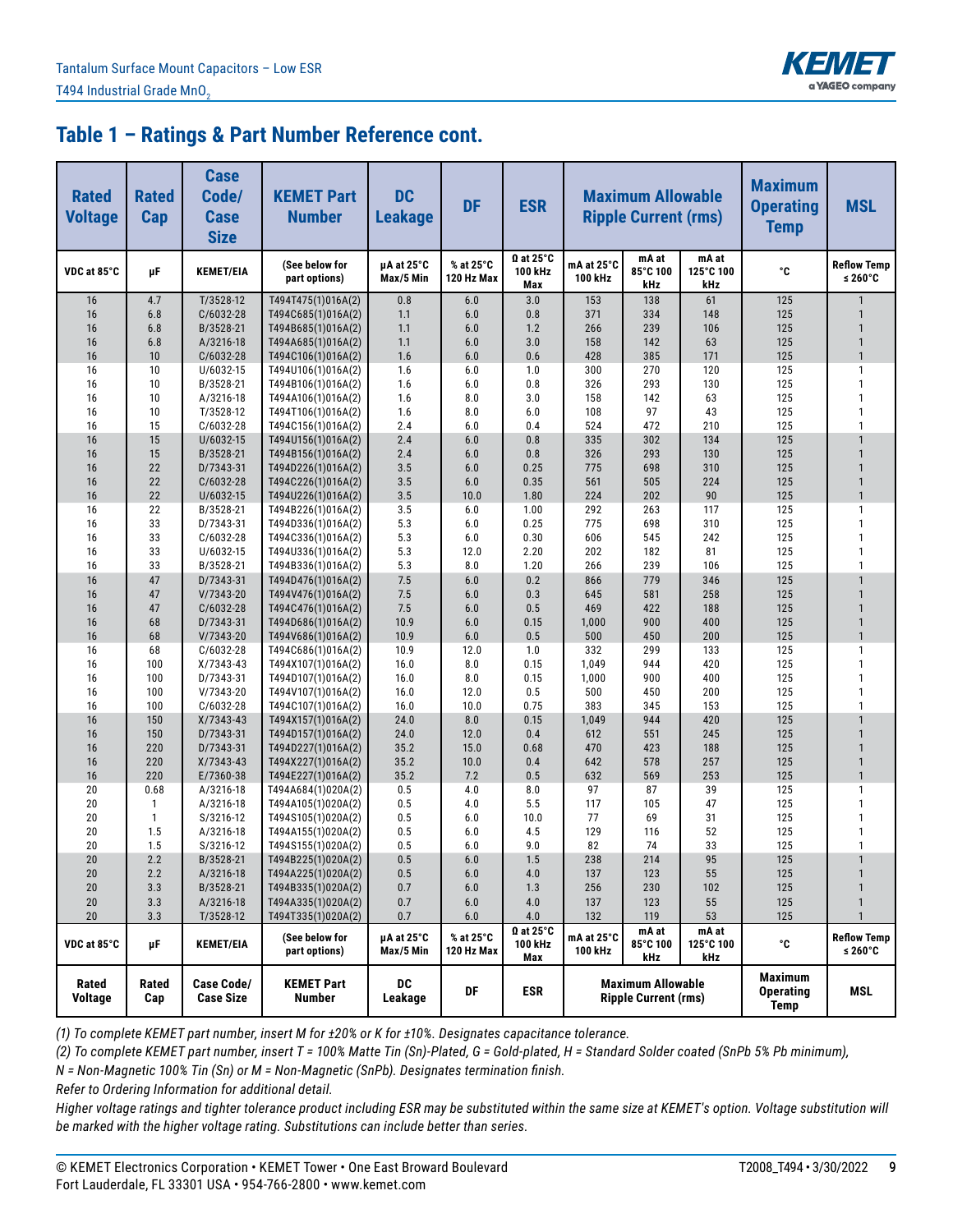

| <b>Rated</b><br><b>Voltage</b> | <b>Rated</b><br>Cap | <b>Case</b><br>Code/<br><b>Case</b><br><b>Size</b> | <b>KEMET Part</b><br><b>Number</b>       | <b>DC</b><br><b>Leakage</b> | <b>DF</b>               | <b>ESR</b>                         |                              | <b>Maximum Allowable</b><br><b>Ripple Current (rms)</b> |                           | <b>Maximum</b><br><b>Operating</b><br><b>Temp</b> | <b>MSL</b>                       |
|--------------------------------|---------------------|----------------------------------------------------|------------------------------------------|-----------------------------|-------------------------|------------------------------------|------------------------------|---------------------------------------------------------|---------------------------|---------------------------------------------------|----------------------------------|
| VDC at 85°C                    | μF                  | <b>KEMET/EIA</b>                                   | (See below for<br>part options)          | µA at 25°C<br>Max/5 Min     | % at 25°C<br>120 Hz Max | $\Omega$ at 25°C<br>100 kHz<br>Max | mA at 25°C<br><b>100 kHz</b> | mA at<br>85°C 100<br>kHz                                | mA at<br>125°C 100<br>kHz | °C                                                | <b>Reflow Temp</b><br>≤ 260 $°C$ |
| 20                             | 4.7                 | C/6032-28                                          | T494C475(1)020A(2)                       | 0.9                         | 6.0                     | 0.6                                | 428                          | 385                                                     | 171                       | 125                                               | $\mathbf{1}$                     |
| 20                             | 4.7                 | B/3528-21                                          | T494B475(1)020A(2)                       | 0.9                         | 6.0                     | 1.0                                | 292                          | 263                                                     | 117                       | 125                                               | $\mathbf{1}$                     |
| 20                             | 4.7                 | A/3216-18                                          | T494A475(1)020A(2)                       | 0.9                         | 6.0                     | 3.0                                | 158                          | 142                                                     | 63                        | 125                                               | $\mathbf{1}$                     |
| 20                             | 6.8                 | C/6032-28                                          | T494C685(1)020A(2)                       | 1.4                         | 6.0                     | 0.6                                | 428                          | 385                                                     | 171                       | 125                                               | $\mathbf{1}$                     |
| 20                             | 6.8                 | U/6032-15                                          | T494U685(1)020A(2)                       | 1.4<br>1.4                  | 6.0                     | 1.4                                | 254<br>292                   | 229                                                     | 102                       | 125<br>125                                        | $\mathbf{1}$<br>$\mathbf{1}$     |
| 20<br>20                       | 6.8<br>6.8          | B/3528-21<br>A/3216-18                             | T494B685(1)020A(2)<br>T494A685(M)020A(2) | 1.4                         | 6.0<br>8.0              | 1.0<br>3.0                         | 158                          | 263<br>142                                              | 117<br>63                 | 125                                               | $\mathbf{1}$                     |
| 20                             | 10                  | C/6032-28                                          | T494C106(1)020A(2)                       | 2.0                         | 6.0                     | 0.5                                | 469                          | 422                                                     | 188                       | 125                                               | $\overline{1}$                   |
| 20                             | 10                  | U/6032-15                                          | T494U106(1)020A(2)                       | 2.0                         | 6.0                     | 0.8                                | 335                          | 302                                                     | 134                       | 125                                               | $\mathbf{1}$                     |
| 20                             | 10                  | B/3528-21                                          | T494B106(1)020A(2)                       | 2.0                         | 6.0                     | 1.0                                | 292                          | 263                                                     | 117                       | 125                                               | $\overline{1}$                   |
| 20                             | 10                  | A/3216-18                                          | T494A106(1)020A(2)                       | 2.0                         | 10.0                    | 3.0                                | 158                          | 142                                                     | 63                        | 125                                               | $\mathbf{1}$                     |
| 20                             | 15                  | D/7343-31                                          | T494D156(1)020A(2)                       | 3.0                         | 6.0                     | 0.35                               | 655                          | 590                                                     | 262                       | 125                                               | $\mathbf{1}$                     |
| 20                             | 15                  | C/6032-28                                          | T494C156(1)020A(2)                       | 3.0                         | 6.0                     | 0.40                               | 524                          | 472                                                     | 210                       | 125                                               | $\mathbf{1}$                     |
| 20                             | 22                  | D/7343-31                                          | T494D226(1)020A(2)                       | 4.4                         | 6.0                     | 0.3                                | 707                          | 636                                                     | 283                       | 125                                               | $\mathbf{1}$                     |
| 20                             | 22                  | V/7343-20                                          | T494V226(1)020A(2)                       | 4.4                         | 6.0                     | 0.4                                | 559                          | 503                                                     | 224                       | 125                                               | $\mathbf{1}$                     |
| 20                             | 22                  | C/6032-28                                          | T494C226(1)020A(2)                       | 4.4                         | 6.0                     | 0.4                                | 524                          | 472                                                     | 210                       | 125                                               | $\mathbf{1}$                     |
| 20                             | 22                  | B/3528-21                                          | T494B226(1)020A(2)                       | 4.4                         | 8.0                     | 3.0                                | 168                          | 151                                                     | 67                        | 125                                               | $\mathbf{1}$                     |
| 20                             | 33                  | D/7343-31                                          | T494D336(1)020A(2)                       | 6.6                         | 6.0                     | 0.25                               | 775                          | 698                                                     | 310                       | 125                                               | $\overline{1}$                   |
| 20                             | 33                  | C/6032-28                                          | T494C336(M)020A(2)                       | 6.6                         | 6.0                     | 0.40                               | 524                          | 472                                                     | 210                       | 125                                               | $\mathbf{1}$<br>$\overline{1}$   |
| 20                             | 33                  | $V/7343-20$                                        | T494V336(1)020A(2)                       | 6.6                         | 8.0                     | 0.40                               | 559                          | 503                                                     | 224<br>67                 | 125<br>125                                        | $\mathbf{1}$                     |
| 20<br>20                       | 33<br>47            | B/3528-21<br>C/6032-28                             | T494B336(M)020A(2)<br>T494C476(M)020A(2) | 6.6<br>9.4                  | 10.0<br>10.0            | 3.00<br>0.80                       | 168<br>371                   | 151<br>334                                              | 148                       | 125                                               | $\mathbf{1}$                     |
| 20                             | 47                  | D/7343-31                                          | T494D476(1)020A(2)                       | 9.4                         | 6.0                     | 0.20                               | 866                          | 779                                                     | 346                       | 125                                               | $\mathbf{1}$                     |
| 20                             | 68                  | $X/7343-43$                                        | T494X686(1)020A(2)                       | 13.6                        | 6.0                     | 0.20                               | 908                          | 817                                                     | 363                       | 125                                               | $\mathbf{1}$                     |
| 20                             | 68                  | D/7343-31                                          | T494D686(1)020A(2)                       | 13.6                        | 8.0                     | 0.20                               | 866                          | 779                                                     | 346                       | 125                                               | $\mathbf{1}$                     |
| 20                             | 68                  | C/6032-28                                          | T494C686(1)020A(2)                       | 13.6                        | 8.0                     | 0.38                               | 542                          | 488                                                     | 217                       | 125                                               | $\mathbf{1}$                     |
| 20                             | 100                 | D/7343-31                                          | T494D107(1)020A(2)                       | 20.0                        | 6.0                     | 0.68                               | 471                          | 424                                                     | 188                       | 125                                               | $\mathbf{1}$                     |
| 20                             | 100                 | X/7343-43                                          | T494X107(1)020A(2)                       | 20.0                        | 8.0                     | 0.15                               | 1,049                        | 944                                                     | 420                       | 125                                               | $\overline{1}$                   |
| 20                             | 100                 | E/7360-38                                          | T494E107(1)020A(2)                       | 20.0                        | 8.0                     | 0.30                               | 816                          | 734                                                     | 326                       | 125                                               | $\mathbf{1}$                     |
| 20                             | 150                 | X/7343-43                                          | T494X157(1)020A(2)                       | 30.0                        | 10.0                    | 0.30                               | 742                          | 668                                                     | 297                       | 125                                               | $\mathbf{1}$                     |
| 25                             | 0.33                | A/3216-18                                          | T494A334(1)025A(2)                       | 0.5                         | 4.0                     | 10.0                               | 87                           | 78                                                      | 35                        | 125                                               | $\mathbf{1}$                     |
| 25                             | 0.47                | A/3216-18                                          | T494A474(1)025A(2)                       | 0.5                         | 4.0                     | 9.0                                | 91                           | 82                                                      | 36                        | 125                                               | $\mathbf{1}$                     |
| 25                             | 0.68                | A/3216-18                                          | T494A684(1)025A(2)                       | 0.5                         | 4.0                     | 6.0                                | 112                          | 101                                                     | 45                        | 125                                               | $\mathbf{1}$                     |
| 25                             | 1                   | B/3528-21                                          | T494B105(1)025A(2)                       | 0.5                         | 4.0                     | 2.0                                | 206                          | 185                                                     | 82                        | 125                                               | $\mathbf{1}$                     |
| 25<br>25                       | $\mathbf{1}$        | A/3216-18                                          | T494A105(1)025A(2)                       | 0.5<br>0.5                  | 4.0                     | 4.0                                | 137                          | 123                                                     | 55<br>95                  | 125<br>125                                        | $\mathbf{1}$<br>$\mathbf{1}$     |
| 25                             | 1.5<br>1.5          | B/3528-21<br>A/3216-18                             | T494B155(1)025A(2)<br>T494A155(1)025A(2) | 0.5                         | 6.0<br>6.0              | 1.5<br>3.0                         | 238<br>158                   | 214<br>142                                              | 63                        | 125                                               | $\mathbf{1}$                     |
| 25                             | 2.2                 | C/6032-28                                          | T494C225(1)025A(2)                       | 0.6                         | 6.0                     | 2.2                                | 224                          | 202                                                     | 90                        | 125                                               | $\mathbf{1}$                     |
| 25                             | 2.2                 | B/3528-21                                          | T494B225(1)025A(2)                       | 0.6                         | 6.0                     | 1.2                                | 266                          | 239                                                     | 106                       | 125                                               | $\mathbf{1}$                     |
| 25                             | 2.2                 | A/3216-18                                          | T494A225(1)025A(2)                       | 0.6                         | 6.0                     | 3.0                                | 158                          | 142                                                     | 63                        | 125                                               | $\mathbf{1}$                     |
| 25                             | 3.3                 | C/6032-28                                          | T494C335(1)025A(2)                       | 0.8                         | 6.0                     | 1.2                                | 303                          | 273                                                     | 121                       | 125                                               |                                  |
| 25                             | 3.3                 | B/3528-21                                          | T494B335(1)025A(2)                       | 0.8                         | 6.0                     | 2.0                                | 206                          | 185                                                     | 82                        | 125                                               | $\mathbf{1}$                     |
| 25                             | 3.3                 | A/3216-18                                          | T494A335(1)025A(2)                       | 0.8                         | 6.0                     | 3.0                                | 158                          | 142                                                     | 63                        | 125                                               | $\mathbf{1}$                     |
| 25                             | 4.7                 | $C/6032-28$                                        | T494C475(1)025A(2)                       | 1.2                         | 6.0                     | 0.6                                | 428                          | 385                                                     | 171                       | 125                                               | $\mathbf{1}$                     |
| 25                             | 4.7                 | B/3528-21                                          | T494B475(1)025A(2)                       | 1.2                         | 6.0                     | 1.0                                | 292                          | 263                                                     | 117                       | 125                                               | $\mathbf{1}$                     |
| VDC at 85°C                    | μF                  | <b>KEMET/EIA</b>                                   | (See below for<br>part options)          | µA at 25°C<br>Max/5 Min     | % at 25°C<br>120 Hz Max | $\Omega$ at 25°C<br>100 kHz<br>Max | mA at 25°C<br>100 kHz        | mA at<br>85°C 100<br>kHz                                | mA at<br>125°C 100<br>kHz | °C                                                | <b>Reflow Temp</b><br>≤ 260 $°C$ |
| Rated<br><b>Voltage</b>        | Rated<br>Cap        | <b>Case Code/</b><br><b>Case Size</b>              | <b>KEMET Part</b><br><b>Number</b>       | DC<br>Leakage               | DF                      | <b>ESR</b>                         |                              | <b>Maximum Allowable</b><br><b>Ripple Current (rms)</b> |                           | <b>Maximum</b><br><b>Operating</b><br><b>Temp</b> | MSL                              |

*(1) To complete KEMET part number, insert M for ±20% or K for ±10%. Designates capacitance tolerance.*

*(2) To complete KEMET part number, insert T = 100% Matte Tin (Sn)-Plated, G = Gold-plated, H = Standard Solder coated (SnPb 5% Pb minimum),*

*N = Non-Magnetic 100% Tin (Sn) or M = Non-Magnetic (SnPb). Designates termination finish.*

*Refer to Ordering Information for additional detail.*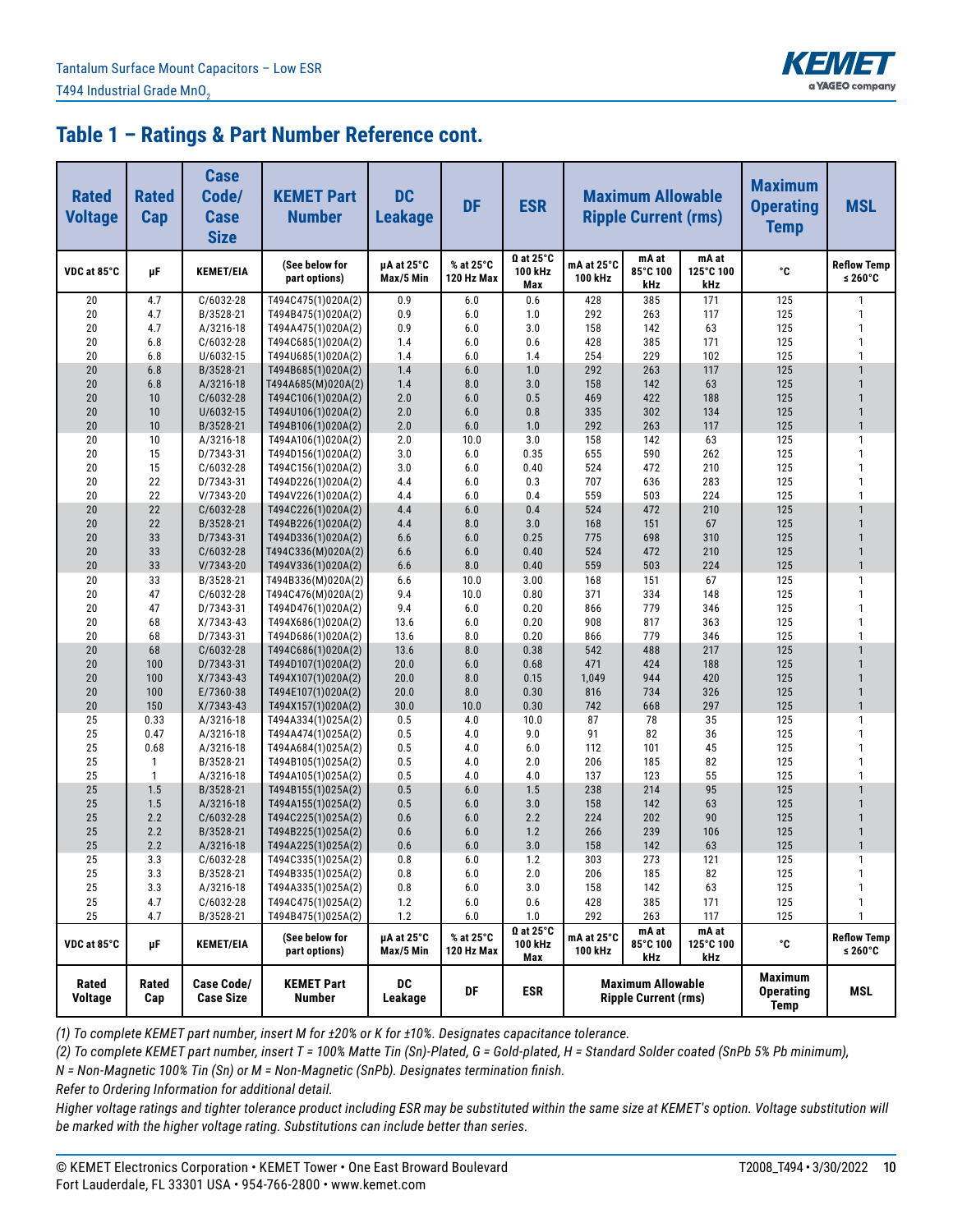

| <b>Rated</b><br><b>Voltage</b> | <b>Rated</b><br>Cap | <b>Case</b><br>Code/<br><b>Case</b><br><b>Size</b> | <b>KEMET Part</b><br><b>Number</b>       | <b>DC</b><br><b>Leakage</b> | <b>DF</b>               | <b>ESR</b>                                    |                              | <b>Maximum Allowable</b><br><b>Ripple Current (rms)</b> |                           | <b>Maximum</b><br><b>Operating</b><br><b>Temp</b> | <b>MSL</b>                       |
|--------------------------------|---------------------|----------------------------------------------------|------------------------------------------|-----------------------------|-------------------------|-----------------------------------------------|------------------------------|---------------------------------------------------------|---------------------------|---------------------------------------------------|----------------------------------|
| VDC at 85°C                    | μF                  | <b>KEMET/EIA</b>                                   | (See below for<br>part options)          | µA at 25°C<br>Max/5 Min     | % at 25°C<br>120 Hz Max | $\Omega$ at 25°C<br>100 kHz<br>Max            | mA at 25°C<br><b>100 kHz</b> | mA at<br>85°C 100<br>kHz                                | mA at<br>125°C 100<br>kHz | °C                                                | <b>Reflow Temp</b><br>≤ 260 $°C$ |
| 25                             | 4.7                 | A/3216-18                                          | T494A475(M)025A(2)                       | 1.2                         | 8.0                     | 3.0                                           | 158                          | 142                                                     | 63                        | 125                                               | $\mathbf{1}$                     |
| 25                             | 6.8                 | C/6032-28                                          | T494C685(1)025A(2)                       | 1.7                         | 6.0                     | 0.6                                           | 428                          | 385                                                     | 171                       | 125                                               | $\mathbf{1}$                     |
| 25                             | 6.8                 | B/3528-21                                          | T494B685(1)025A(2)                       | 1.7                         | 8.0                     | 2.0                                           | 206                          | 185                                                     | 82                        | 125                                               | $\mathbf{1}$                     |
| 25                             | 10                  | D/7343-31                                          | T494D106(1)025A(2)                       | 2.5                         | 6.0                     | 0.4                                           | 612                          | 551                                                     | 245                       | 125                                               | $\mathbf{1}$<br>$\mathbf{1}$     |
| 25<br>25                       | 10<br>10            | C/6032-28<br>B/3528-21                             | T494C106(1)025A(2)<br>T494B106(1)025A(2) | 2.5<br>2.5                  | 6.0<br>8.0              | 0.6<br>3.0                                    | 428<br>168                   | 385<br>151                                              | 171<br>67                 | 125<br>125                                        | $\mathbf{1}$                     |
| 25                             | 15                  | D/7343-31                                          | T494D156(1)025A(2)                       | 3.8                         | 6.0                     | 0.35                                          | 655                          | 590                                                     | 262                       | 125                                               | $\mathbf{1}$                     |
| 25                             | 15                  | C/6032-28                                          | T494C156(1)025A(2)                       | 3.8                         | 6.0                     | 0.90                                          | 350                          | 315                                                     | 140                       | 125                                               | $\mathbf{1}$                     |
| 25                             | 15                  | B/3528-21                                          | T494B156(1)025A(2)                       | 3.8                         | 8.0                     | 3.00                                          | 168                          | 151                                                     | 67                        | 125                                               | $\mathbf{1}$                     |
| 25                             | 22                  | D/7343-31                                          | T494D226(1)025A(2)                       | 5.5                         | 6.0                     | 0.3                                           | 707                          | 636                                                     | 283                       | 125                                               | $\mathbf{1}$                     |
| 25                             | 22                  | C/6032-28                                          | T494C226(1)025A(2)                       | 5.5                         | 6.0                     | 1.0                                           | 332                          | 299                                                     | 133                       | 125                                               | $\mathbf{1}$                     |
| 25                             | 22                  | V/7343-20                                          | T494V226(1)025A(2)                       | 5.5                         | 6.0                     | 0.5                                           | 500                          | 450                                                     | 200                       | 125                                               | $\mathbf{1}$                     |
| 25                             | 33                  | X/7343-43                                          | T494X336(1)025A(2)                       | 8.3                         | 6.0                     | 0.3                                           | 742                          | 668                                                     | 297                       | 125                                               | $\mathbf{1}$                     |
| 25                             | 33                  | D/7343-31                                          | T494D336(1)025A(2)                       | 8.3                         | 6.0                     | 0.4                                           | 612                          | 551                                                     | 245                       | 125                                               | $\mathbf{1}$                     |
| 25                             | 33                  | C/6032-28                                          | T494C336(1)025A(2)                       | 8.3                         | 10.0                    | 1.0                                           | 332                          | 299                                                     | 133                       | 125                                               | $\overline{1}$                   |
| 25                             | 47                  | X/7343-43                                          | T494X476(1)025A(2)                       | 11.8                        | 6.0                     | 0.3                                           | 742                          | 668                                                     | 297                       | 125                                               | $\mathbf{1}$                     |
| 25                             | 47                  | D/7343-31                                          | T494D476(1)025A(2)                       | 11.8                        | 10.0                    | 0.2                                           | 866                          | 779                                                     | 346                       | 125                                               | $\mathbf{1}$                     |
| 25                             | 68                  | X/7343-43                                          | T494X686(M)025A(2)                       | 17.0                        | 8.0                     | 0.3                                           | 742                          | 668                                                     | 297                       | 125                                               | $\mathbf{1}$                     |
| 25                             | 68                  | D/7343-31                                          | T494D686(M)025A(2)                       | 17.0                        | 10.0                    | 0.5                                           | 548                          | 493                                                     | 219                       | 125                                               | $\mathbf{1}$<br>$\mathbf{1}$     |
| 25<br>35                       | 100<br>0.1          | X/7343-43<br>A/3216-18                             | T494X107(1)025A(2)<br>T494A104(1)035A(2) | 25.0<br>0.5                 | 8.0<br>4.0              | 0.25<br>10.0                                  | 812<br>87                    | 731<br>78                                               | 325<br>35                 | 125<br>125                                        | $\overline{1}$                   |
| 35                             | 0.15                | A/3216-18                                          | T494A154(1)035A(2)                       | 0.5                         | 4.0                     | 6.0                                           | 112                          | 101                                                     | 45                        | 125                                               | $\overline{1}$                   |
| 35                             | 0.22                | A/3216-18                                          | T494A224(1)035A(2)                       | 0.5                         | 4.0                     | 6.0                                           | 112                          | 101                                                     | 45                        | 125                                               | $\mathbf{1}$                     |
| 35                             | 0.33                | A/3216-18                                          | T494A334(1)035A(2)                       | 0.5                         | 4.0                     | 6.0                                           | 112                          | 101                                                     | 45                        | 125                                               | $\mathbf{1}$                     |
| 35                             | 0.47                | B/3528-21                                          | T494B474(1)035A(2)                       | 0.5                         | 4.0                     | 2.5                                           | 184                          | 166                                                     | 74                        | 125                                               | $\overline{1}$                   |
| 35                             | 0.47                | A/3216-18                                          | T494A474(1)035A(2)                       | 0.5                         | 4.0                     | 4.0                                           | 137                          | 123                                                     | 55                        | 125                                               | $\mathbf{1}$                     |
| 35                             | 0.68                | B/3528-21                                          | T494B684(1)035A(2)                       | 0.5                         | 4.0                     | 2.5                                           | 184                          | 166                                                     | 74                        | 125                                               | $\mathbf{1}$                     |
| 35                             | 0.68                | A/3216-18                                          | T494A684(1)035A(2)                       | 0.5                         | 4.0                     | 6.0                                           | 112                          | 101                                                     | 45                        | 125                                               | $\mathbf{1}$                     |
| 35                             | 1                   | B/3528-21                                          | T494B105(1)035A(2)                       | 0.5                         | 4.0                     | 2.0                                           | 206                          | 185                                                     | 82                        | 125                                               | $\mathbf{1}$                     |
| 35                             | $\mathbf{1}$        | A/3216-18                                          | T494A105(1)035A(2)                       | 0.5                         | 4.0                     | 6.0                                           | 112                          | 101                                                     | 45                        | 125                                               | $\mathbf{1}$                     |
| 35                             | 1.5                 | A/3216-18                                          | T494A155(1)035A(2)                       | 0.5                         | 6.0                     | 4.0                                           | 137                          | 123                                                     | 55                        | 125                                               | $\mathbf{1}$                     |
| 35                             | 1.5                 | C/6032-28                                          | T494C155(1)035A(2)                       | 0.5                         | 6.0                     | 2.5                                           | 210                          | 189                                                     | 84                        | 125                                               | $\mathbf{1}$                     |
| 35                             | 1.5                 | B/3528-21                                          | T494B155(1)035A(2)                       | 0.5                         | 6.0                     | 3.0                                           | 168                          | 151                                                     | 67                        | 125                                               | $\mathbf{1}$<br>$\mathbf{1}$     |
| 35<br>35                       | 2.2<br>2.2          | A/3216-18<br>C/6032-28                             | T494A225(1)035A(2)<br>T494C225(1)035A(2) | 0.8<br>0.8                  | 6.0<br>6.0              | 3.0<br>1.5                                    | 158<br>271                   | 142<br>244                                              | 63<br>108                 | 125<br>125                                        | $\overline{1}$                   |
| 35                             | 2.2                 | B/3528-21                                          | T494B225(1)035A(2)                       | 0.8                         | 6.0                     | 2.5                                           | 184                          | 166                                                     | 74                        | 125                                               | $\mathbf{1}$                     |
| 35                             | 3.3                 | C/6032-28                                          | T494C335(1)035A(2)                       | 1.2                         | 6.0                     | 0.8                                           | 371                          | 334                                                     | 148                       | 125                                               | $\mathbf{1}$                     |
| 35                             | 3.3                 | B/3528-21                                          | T494B335(1)035A(2)                       | 1.2                         | 6.0                     | 1.3                                           | 256                          | 230                                                     | 102                       | 125                                               | $\mathbf{1}$                     |
| 35                             | 4.7                 | B/3528-21                                          | T494B475(1)035A(2)                       | 1.6                         | 6.0                     | 1.5                                           | 238                          | 214                                                     | 95                        | 125                                               | $\mathbf{1}$                     |
| 35                             | 4.7                 | D/7343-31                                          | T494D475(1)035A(2)                       | 1.6                         | 6.0                     | 0.7                                           | 463                          | 417                                                     | 185                       | 125                                               | $\mathbf{1}$                     |
| $35\,$                         | 4.7                 | C/6032-28                                          | T494C475(1)035A(2)                       | 1.6                         | $6.0\,$                 | 0.7                                           | 396                          | 356                                                     | 158                       | 125                                               |                                  |
| 35                             | $6.8$               | D/7343-31                                          | T494D685(1)035A(2)                       | 2.4                         | 6.0                     | 0.5                                           | 548                          | 493                                                     | 219                       | 125                                               | $\mathbf{1}$                     |
| $35\,$                         | 6.8                 | C/6032-28                                          | T494C685(1)035A(2)                       | 2.4                         | 6.0                     | 0.9                                           | 350                          | 315                                                     | 140                       | 125                                               | $\mathbf{1}$                     |
| $35\,$                         | 10                  | D/7343-31                                          | T494D106(1)035A(2)                       | $3.5\,$                     | 6.0                     | 0.4                                           | 612                          | 551                                                     | 245                       | 125                                               | $\mathbf{1}$                     |
| 35                             | 10                  | C/6032-28                                          | T494C106(1)035A(2)                       | $3.5\,$                     | $6.0\,$                 | 1.2                                           | 303                          | 273                                                     | 121                       | 125                                               | $\mathbf{1}$                     |
| VDC at 85°C                    | μF                  | <b>KEMET/EIA</b>                                   | (See below for<br>part options)          | µA at 25°C<br>Max/5 Min     | % at 25°C<br>120 Hz Max | $\Omega$ at 25 $^{\circ}$ C<br>100 kHz<br>Max | mA at 25°C<br>100 kHz        | mA at<br>85°C 100<br>kHz                                | mA at<br>125°C 100<br>kHz | °C                                                | <b>Reflow Temp</b><br>≤ 260 $°C$ |
| Rated<br><b>Voltage</b>        | Rated<br>Cap        | <b>Case Code/</b><br><b>Case Size</b>              | <b>KEMET Part</b><br>Number              | DC<br>Leakage               | DF                      | <b>ESR</b>                                    |                              | <b>Maximum Allowable</b><br><b>Ripple Current (rms)</b> |                           | <b>Maximum</b><br><b>Operating</b><br><b>Temp</b> | MSL                              |

*(1) To complete KEMET part number, insert M for ±20% or K for ±10%. Designates capacitance tolerance.*

*(2) To complete KEMET part number, insert T = 100% Matte Tin (Sn)-Plated, G = Gold-plated, H = Standard Solder coated (SnPb 5% Pb minimum),*

*N = Non-Magnetic 100% Tin (Sn) or M = Non-Magnetic (SnPb). Designates termination finish.*

*Refer to Ordering Information for additional detail.*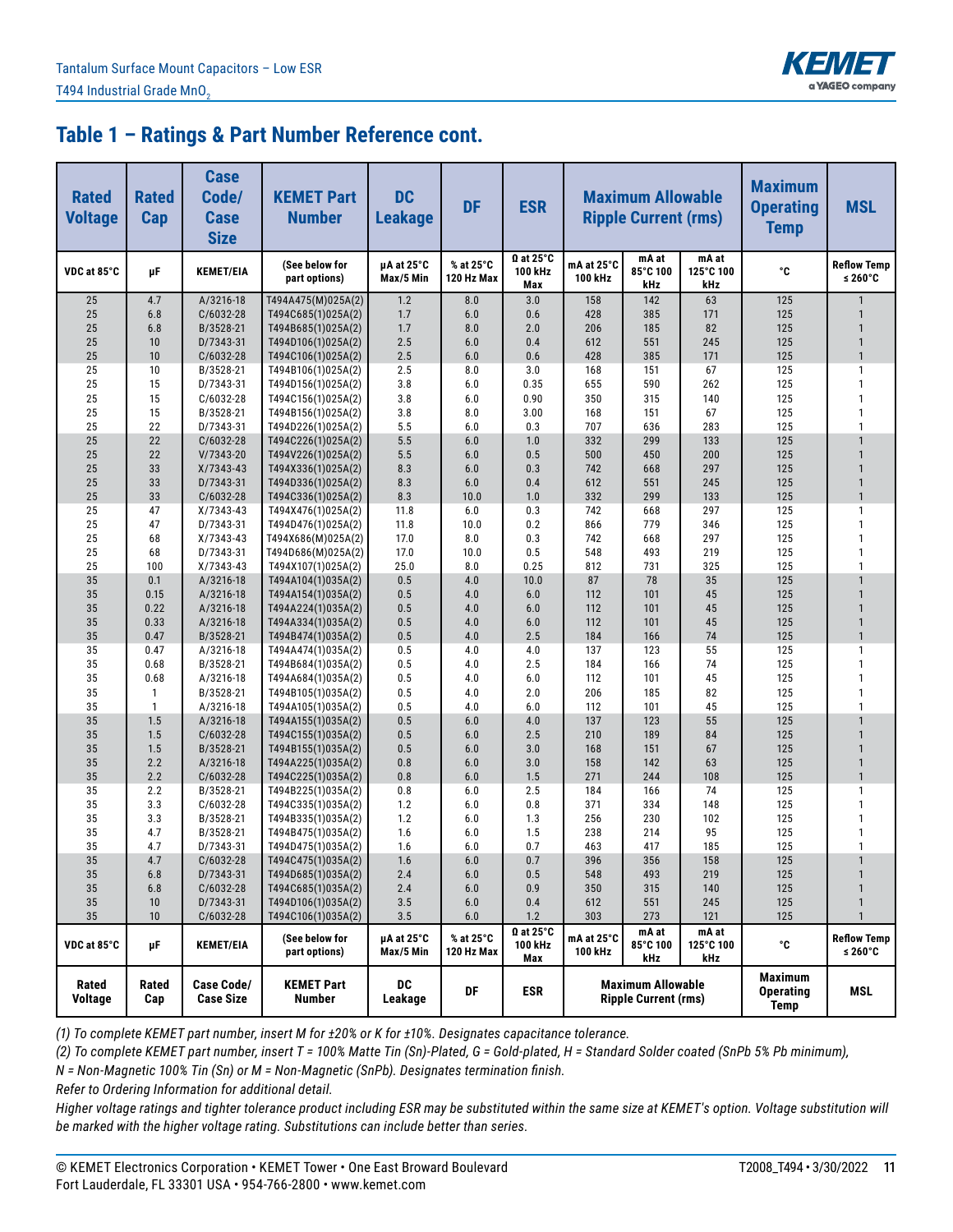

| <b>Rated</b><br><b>Voltage</b> | <b>Rated</b><br>Cap | <b>Case</b><br>Code/<br><b>Case</b><br><b>Size</b> | <b>KEMET Part</b><br><b>Number</b>       | <b>DC</b><br><b>Leakage</b> | <b>DF</b>               | <b>ESR</b>                                    |                       | <b>Maximum Allowable</b><br><b>Ripple Current (rms)</b> |                           | <b>Maximum</b><br><b>Operating</b><br><b>Temp</b> | <b>MSL</b>                               |
|--------------------------------|---------------------|----------------------------------------------------|------------------------------------------|-----------------------------|-------------------------|-----------------------------------------------|-----------------------|---------------------------------------------------------|---------------------------|---------------------------------------------------|------------------------------------------|
| VDC at 85°C                    | μF                  | <b>KEMET/EIA</b>                                   | (See below for<br>part options)          | µA at 25°C<br>Max/5 Min     | % at 25°C<br>120 Hz Max | $\Omega$ at 25 $^{\circ}$ C<br>100 kHz<br>Max | mA at 25°C<br>100 kHz | mA at<br>85°C 100<br>kHz                                | mA at<br>125°C 100<br>kHz | ۰c                                                | <b>Reflow Temp</b><br>≤ 260 $^{\circ}$ C |
| 35                             | 10                  | $V/7343-20$                                        | T494V106(1)035A(2)                       | 3.5                         | 6.0                     | 0.8                                           | 395                   | 356                                                     | 158                       | 125                                               | $\mathbf{1}$                             |
| 35                             | 15                  | $X/7343-43$                                        | T494X156(1)035A(2)                       | 5.3                         | 6.0                     | 0.30                                          | 742                   | 668                                                     | 297                       | 125                                               | 1                                        |
| 35                             | 15                  | D/7343-31                                          | T494D156(1)035A(2)                       | 5.3                         | 6.0                     | 0.35                                          | 655                   | 590                                                     | 262                       | 125                                               | 1                                        |
| 35                             | 22                  | $X/7343-43$                                        | T494X226(1)035A(2)                       | 7.7                         | 6.0                     | 0.3                                           | 742                   | 668                                                     | 297                       | 125                                               | 1                                        |
| 35                             | 22                  | D/7343-31                                          | T494D226(1)035A(2)                       | 7.7                         | 6.0                     | 0.4                                           | 612                   | 551                                                     | 245                       | 125                                               | 1                                        |
| 35                             | 33                  | D/7343-31                                          | T494D336(1)035A(2)                       | 11.6                        | 6.0                     | 0.6                                           | 500                   | 450                                                     | 200                       | 125                                               | $\mathbf{1}$                             |
| 35                             | 33                  | $X/7343-43$                                        | T494X336(1)035A(2)                       | 11.6                        | 6.0                     | 0.3                                           | 524                   | 472                                                     | 210                       | 125                                               | $\mathbf{1}$                             |
| 35                             | 47                  | $X/7343-43$                                        | T494X476(1)035A(2)                       | 16.5                        | 8.0                     | 0.5                                           | 574                   | 517                                                     | 230                       | 125                                               | $\mathbf{1}$                             |
| 35                             | 47                  | E/7360-38                                          | T494E476(1)035A(2)                       | 16.5                        | 10.0                    | 0.3                                           | 816                   | 734                                                     | 326                       | 125                                               | $\mathbf{1}$                             |
| 50<br>50                       | 0.1                 | A/3216-18                                          | T494A104(1)050A(2)                       | 0.5<br>0.5                  | 4.0<br>4.0              | 10.0                                          | 87<br>87              | 78<br>78                                                | 35                        | 125<br>125                                        | $\mathbf{1}$<br>1                        |
| 50                             | 0.15<br>0.22        | A/3216-18<br>A/3216-18                             | T494A154(1)050A(2)<br>T494A224(1)050A(2) | 0.5                         | 4.0                     | 10.0<br>12.0                                  | 79                    | 71                                                      | 35<br>32                  | 125                                               | 1                                        |
| 50                             | 0.22                | B/3528-21                                          | T494B224(1)050A(2)                       | 0.5                         | 4.0                     | 10.0                                          | 92                    | 83                                                      | 37                        | 125                                               | 1                                        |
| 50                             | 0.33                | A/3216-18                                          | T494A334(1)050A(2)                       | 0.5                         | 4.0                     | 9.0                                           | 91                    | 82                                                      | 36                        | 125                                               | $\mathbf{1}$                             |
| 50                             | 0.33                | B/3528-21                                          | T494B334(1)050A(2)                       | 0.5                         | 4.0                     | 2.5                                           | 184                   | 166                                                     | 74                        | 125                                               | 1                                        |
| 50                             | 0.47                | A/3216-18                                          | T494A474(1)050A(2)                       | 0.5                         | 4.0                     | 6.0                                           | 112                   | 101                                                     | 45                        | 125                                               | $\overline{1}$                           |
| 50                             | 0.47                | $C/6032-28$                                        | T494C474(1)050A(2)                       | 0.5                         | 4.0                     | 1.8                                           | 247                   | 222                                                     | 99                        | 125                                               | $\mathbf{1}$                             |
| 50                             | 0.47                | B/3528-21                                          | T494B474(1)050A(2)                       | 0.5                         | 4.0                     | 2.0                                           | 206                   | 185                                                     | 82                        | 125                                               | $\mathbf{1}$                             |
| 50                             | 0.68                | A/3216-18                                          | T494A684(1)050A(2)                       | 0.5                         | 4.0                     | 5.0                                           | 122                   | 110                                                     | 49                        | 125                                               | $\mathbf{1}$                             |
| 50                             | 0.68                | C/6032-28                                          | T494C684(1)050A(2)                       | 0.5                         | 4.0                     | 1.6                                           | 262                   | 236                                                     | 105                       | 125                                               | $\mathbf{1}$                             |
| 50                             | 0.68                | B/3528-21                                          | T494B684(1)050A(2)                       | 0.5                         | 4.0                     | 3.0                                           | 168                   | 151                                                     | 67                        | 125                                               | 1                                        |
| 50                             | $\mathbf{1}$        | A/3216-18                                          | T494A105(1)050A(2)                       | 0.5                         | 4.0                     | 5.0                                           | 122                   | 110                                                     | 49                        | 125                                               | 1                                        |
| 50                             | $\mathbf{1}$        | C/6032-28                                          | T494C105(1)050A(2)                       | 0.5                         | 4.0                     | 1.6                                           | 262                   | 236                                                     | 105                       | 125                                               | 1                                        |
| 50                             | $\mathbf{1}$        | B/3528-21                                          | T494B105(1)050A(2)                       | 0.5                         | 6.0                     | 4.0                                           | 146                   | 131                                                     | 58                        | 125                                               | 1                                        |
| 50                             | $\mathbf{1}$        | $V/7343 - 20$                                      | T494V105(M)050A(2)                       | 0.5                         | 4.0                     | 4.0                                           | 177                   | 159                                                     | 71                        | 125                                               | $\mathbf{1}$                             |
| 50                             | 1.5                 | D/7343-31                                          | T494D155(1)050A(2)                       | 0.8                         | 6.0                     | 1.0                                           | 387                   | 348                                                     | 155                       | 125                                               | $\mathbf{1}$                             |
| 50                             | 1.5                 | C/6032-28                                          | T494C155(1)050A(2)                       | 0.8                         | 6.0                     | 1.5                                           | 271                   | 244                                                     | 108                       | 125                                               | $\mathbf{1}$                             |
| 50                             | 2.2                 | D/7343-31                                          | T494D225(1)050A(2)                       | 1.1                         | 6.0                     | 0.8                                           | 433                   | 390                                                     | 173                       | 125                                               | $\mathbf{1}$                             |
| 50                             | 2.2                 | C/6032-28                                          | T494C225(1)050A(2)                       | 1.1                         | 6.0                     | 1.5                                           | 271                   | 244                                                     | 108                       | 125                                               | $\mathbf{1}$                             |
| 50                             | 3.3                 | D/7343-31                                          | T494D335(1)050A(2)                       | 1.7                         | 6.0                     | 0.8                                           | 433                   | 390                                                     | 173                       | 125                                               | $\mathbf{1}$                             |
| 50                             | 4.7                 | D/7343-31                                          | T494D475(1)050A(2)                       | 2.4                         | 6.0                     | 0.6                                           | 500                   | 450                                                     | 200                       | 125                                               | 1                                        |
| 50                             | 6.8                 | $X/7343-43$                                        | T494X685(1)050A(2)                       | 3.4                         | 6.0                     | 0.5                                           | 574                   | 517                                                     | 230                       | 125                                               | 1                                        |
| 50                             | 6.8                 | D/7343-31                                          | T494D685(1)050A(2)                       | 3.4                         | 6.0                     | 0.7                                           | 463                   | 417                                                     | 185                       | 125                                               | $\mathbf{1}$                             |
| 50                             | 10                  | $X/7343-43$                                        | T494X106(1)050A(2)                       | 5.0                         | 6.0                     | 0.4                                           | 642                   | 578                                                     | 257                       | 125                                               | 1                                        |
| 50                             | 10                  | D/7343-31                                          | T494D106(1)050A(2)                       | 5.0                         | 6.0                     | 0.7                                           | 463                   | 417                                                     | 185                       | 125                                               | $\mathbf{1}$<br>$\mathbf{1}$             |
| 50<br>50                       | 15<br>22            | $X/7343-43$<br>$X/7343-43$                         | T494X156(1)050A(2)<br>T494X226(1)050A(2) | 7.5<br>11.0                 | 6.0<br>10.0             | 0.4<br>0.5                                    | 642<br>574            | 578<br>517                                              | 257<br>230                | 125<br>125                                        | $\mathbf{1}$                             |
| VDC at 85°C                    | μF                  | <b>KEMET/EIA</b>                                   | (See below for<br>part options)          | µA at 25°C<br>Max/5 Min     | % at 25°C<br>120 Hz Max | $\Omega$ at 25°C<br>100 kHz<br>Max            | mA at 25°C<br>100 kHz | mA at<br>85°C 100<br>kHz                                | mA at<br>125°C 100<br>kHz | °C                                                | <b>Reflow Temp</b><br>≤ 260 $°C$         |
| Rated<br><b>Voltage</b>        | <b>Rated</b><br>Cap | <b>Case Code/</b><br><b>Case Size</b>              | <b>KEMET Part</b><br>Number              | DC<br>Leakage               | DF                      | <b>ESR</b>                                    |                       | <b>Maximum Allowable</b><br><b>Ripple Current (rms)</b> |                           | <b>Maximum</b><br><b>Operating</b><br><b>Temp</b> | <b>MSL</b>                               |

*(1) To complete KEMET part number, insert M for ±20% or K for ±10%. Designates capacitance tolerance.*

*(2) To complete KEMET part number, insert T = 100% Matte Tin (Sn)-Plated, G = Gold-plated, H = Standard Solder coated (SnPb 5% Pb minimum),*

*N = Non-Magnetic 100% Tin (Sn) or M = Non-Magnetic (SnPb). Designates termination finish.*

*Refer to Ordering Information for additional detail.*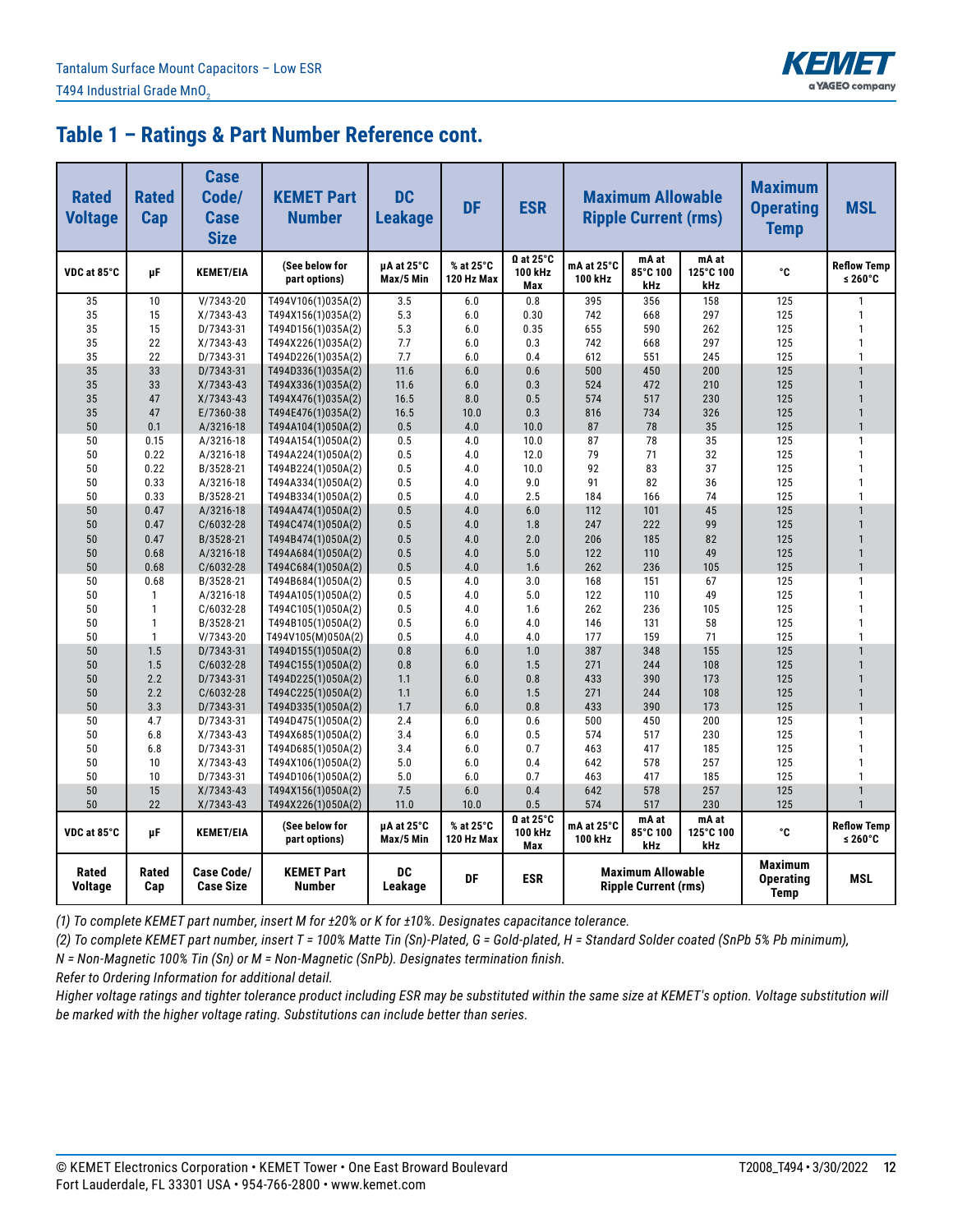

### **Recommended Voltage Derating Guidelines**

|                                                       | $-55^{\circ}$ C to 85 $^{\circ}$ C | 85°C to 125°C            |
|-------------------------------------------------------|------------------------------------|--------------------------|
| % Change in working<br>DC voltage with<br>temperature |                                    | $67\%$ of V <sub>p</sub> |
| Recommended<br>maximum application<br>voltage         | 50% of $V_p$                       | 33% of $V_p$             |



### **Ripple Current/Ripple Voltage**

Permissible AC ripple voltage and current are related to equivalent series resistance (ESR) and the power dissipation capabilities of the device. Permissible AC ripple voltage which may be applied is limited by two criteria:

1. The positive peak AC voltage plus the DC bias voltage, if any, must not exceed the DC voltage rating of the capacitor.

2. The negative peak AC voltage in combination with bias voltage, if any, must not exceed the allowable limits specified for reverse voltage. See the Reverse Voltage section for allowable limits.

The maximum power dissipation by case size can be determined using the table at right. The maximum power dissipation rating stated in the table must be reduced with increasing environmental operating temperatures. Refer to the table below for temperature compensation requirements.

| <b>Temperature Compensation Multipliers</b><br>for Maximum Ripple Current |                       |                        |  |  |  |  |
|---------------------------------------------------------------------------|-----------------------|------------------------|--|--|--|--|
| $T \leq 25^{\circ}$ C                                                     | $T \leq 85^{\circ}$ C | $T \leq 125^{\circ}$ C |  |  |  |  |
| 1.00                                                                      | 0.90                  | 0.40                   |  |  |  |  |

*T = Environmental Temperature*

*The maximum power dissipation rating must be reduced with increasing environmental operating temperatures. Refer to the Temperature Compensation Multiplier table for details.*

| <b>KEMET</b><br><b>Case Code</b> | EIA<br><b>Case Code</b> | <b>Maximum Power</b><br><b>Dissipation (P max)</b><br>mWatts at 25°C<br>w/+20°C Rise |
|----------------------------------|-------------------------|--------------------------------------------------------------------------------------|
| A                                | $3216 - 18$             | 75                                                                                   |
| B                                | $3528 - 21$             | 85                                                                                   |
| C                                | $6032 - 28$             | 110                                                                                  |
| D                                | 7343-31                 | 150                                                                                  |
| x                                | 7343-43                 | 165                                                                                  |
| F                                | $7360 - 38$             | 200                                                                                  |
| S                                | $3216 - 12$             | 60                                                                                   |
| T                                | $3528 - 12$             | 70                                                                                   |
| Ħ                                | 6032-15                 | 90                                                                                   |
| v                                | $7343 - 20$             | 125                                                                                  |
| T510X                            | 7343-43                 | 270                                                                                  |
| T510E                            | 7360-38                 | 285                                                                                  |

Using the P max of the device, the maximum allowable rms ripple current or voltage may be determined.

*I(max) = √P max/R E(max) = Z √P max/R*

*I = rms ripple current (amperes)*

*E = rms ripple voltage (volts)*

*P max = maximum power dissipation (watts)*

*R = ESR at specified frequency (ohms)*

*Z = Impedance at specified frequency (ohms)*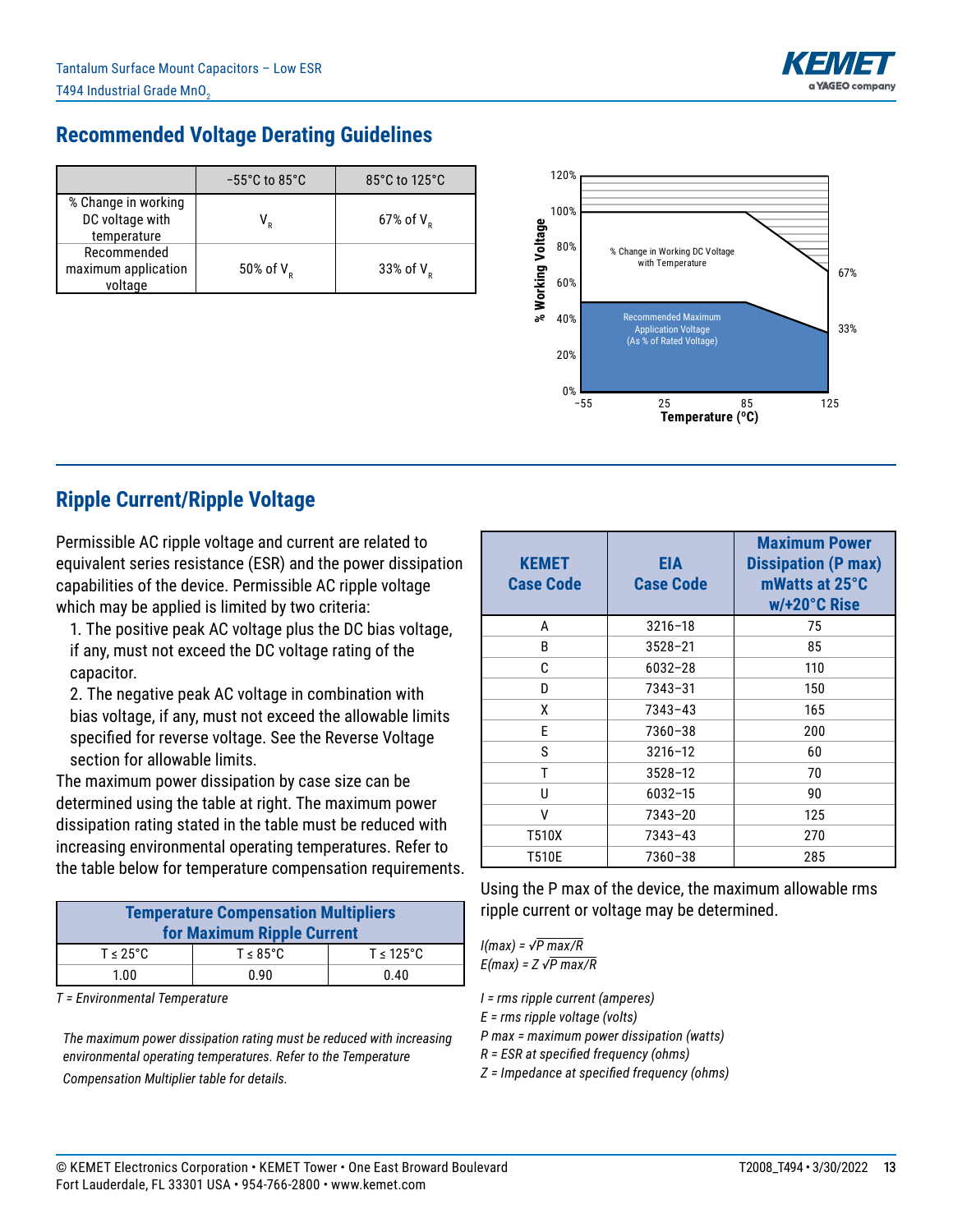

### **Reverse Voltage**

Solid tantalum capacitors are polar devices and may be permanently damaged or destroyed if connected with the wrong polarity. The positive terminal is identified on the capacitor body by a stripe plus in some cases a beveled edge. A small degree of transient reverse voltage is permissible for short periods per the table. The capacitors should not be operated continuously in reverse mode, even within these limits.

| <b>Temperature</b> | <b>Permissible Transient Reverse Voltage</b> |
|--------------------|----------------------------------------------|
| 25°C               | 15% of Rated Voltage                         |
| $85^\circ C$       | 5% of Rated Voltage                          |
| $125^\circ$ C      | 1% of Rated Voltage                          |

### **Table 2 – Land Dimensions/Courtyard**

| <b>KEMET</b>   | <b>Metric</b><br><b>Size</b><br><b>Code</b> | <b>Density Level A:</b><br><b>Maximum (Most) Land</b><br><b>Protrusion (mm)</b> |      |      | <b>Density Level B:</b><br><b>Median (Nominal) Land</b><br><b>Protrusion (mm)</b> |                |      |      | <b>Density Level C:</b><br><b>Minimum (Least) Land</b><br><b>Protrusion (mm)</b> |                |                |      |      |      |                |                |
|----------------|---------------------------------------------|---------------------------------------------------------------------------------|------|------|-----------------------------------------------------------------------------------|----------------|------|------|----------------------------------------------------------------------------------|----------------|----------------|------|------|------|----------------|----------------|
| Case           | <b>EIA</b>                                  | W                                                                               | L    | S.   | V <sub>1</sub>                                                                    | V <sub>2</sub> | W    |      | S                                                                                | V <sub>1</sub> | V <sub>2</sub> | W    | L    | S    | V <sub>1</sub> | V <sub>2</sub> |
| A              | $3216 - 18$                                 | 1.35                                                                            | 2.20 | 0.62 | 6.02                                                                              | 2.80           | 1.23 | 1.80 | 0.82                                                                             | 4.92           | 2.30           | 1.13 | 1.42 | 0.98 | 4.06           | 2.04           |
| B              | $3528 - 21$                                 | 2.35                                                                            | 2.21 | 0.92 | 6.32                                                                              | 4.00           | 2.23 | 1.80 | 1.12                                                                             | 5.22           | 3.50           | 2.13 | 1.42 | 1.28 | 4.36           | 3.24           |
| C              | $6032 - 28$                                 | 2.35                                                                            | 2.77 | 2.37 | 8.92                                                                              | 4.50           | 2.23 | 2.37 | 2.57                                                                             | 7.82           | 4.00           | 2.13 | 1.99 | 2.73 | 6.96           | 3.74           |
| D              | 7343-31                                     | 2.55                                                                            | 2.77 | 3.67 | 10.22                                                                             | 5.60           | 2.43 | 2.37 | 3.87                                                                             | 9.12           | 5.10           | 2.33 | 1.99 | 4.03 | 8.26           | 4.84           |
| E <sup>1</sup> | 7360-38                                     | 4.25                                                                            | 2.77 | 3.67 | 10.22                                                                             | 7.30           | 4.13 | 2.37 | 3.87                                                                             | 9.12           | 6.80           | 4.03 | 1.99 | 4.03 | 8.26           | 6.54           |
| S <sup>2</sup> | $3216 - 12$                                 | 1.35                                                                            | 2.20 | 0.62 | 6.02                                                                              | 2.80           | 1.23 | 1.80 | 0.82                                                                             | 4.92           | 2.30           | 1.13 | 1.42 | 0.98 | 4.06           | 2.04           |
| T.             | $3528 - 12$                                 | 2.35                                                                            | 2.20 | 0.92 | 6.32                                                                              | 4.00           | 2.23 | 1.80 | 1.12                                                                             | 5.22           | 3.50           | 2.13 | 1.42 | 1.28 | 4.36           | 3.24           |
| $\cup$         | $6032 - 15$                                 | 2.35                                                                            | 2.77 | 2.37 | 8.92                                                                              | 4.50           | 2.23 | 2.37 | 2.57                                                                             | 7.82           | 4.00           | 2.13 | 1.99 | 2.73 | 6.96           | 3.74           |
| $\mathsf{V}$   | $7343 - 21$                                 | 2.55                                                                            | 2.77 | 3.67 | 10.22                                                                             | 5.60           | 2.43 | 2.37 | 3.87                                                                             | 9.12           | 5.10           | 2.33 | 1.99 | 4.03 | 8.26           | 4.84           |
| X <sup>1</sup> | $7343 - 43$                                 | 2.55                                                                            | 2.77 | 3.67 | 10.22                                                                             | 5.60           | 2.43 | 2.37 | 3.87                                                                             | 9.12           | 5.10           | 2.33 | 1.99 | 4.03 | 8.26           | 4.84           |

*Density Level A: For low-density product applications. Recommended for wave solder applications and provides a wider process window for reflow solder processes.* 

*Density Level B: For products with a moderate level of component density. Provides a robust solder attachment condition for reflow solder processes. Density Level C: For high component density product applications. Before adapting the minimum land pattern variations the user should perform qualification testing based on the conditions outlined in IPC standard 7351 (IPC–7351).*

<sup>1</sup> Height of these chips may create problems in wave soldering.

*2 Land pattern geometry is too small for silkscreen outline.*

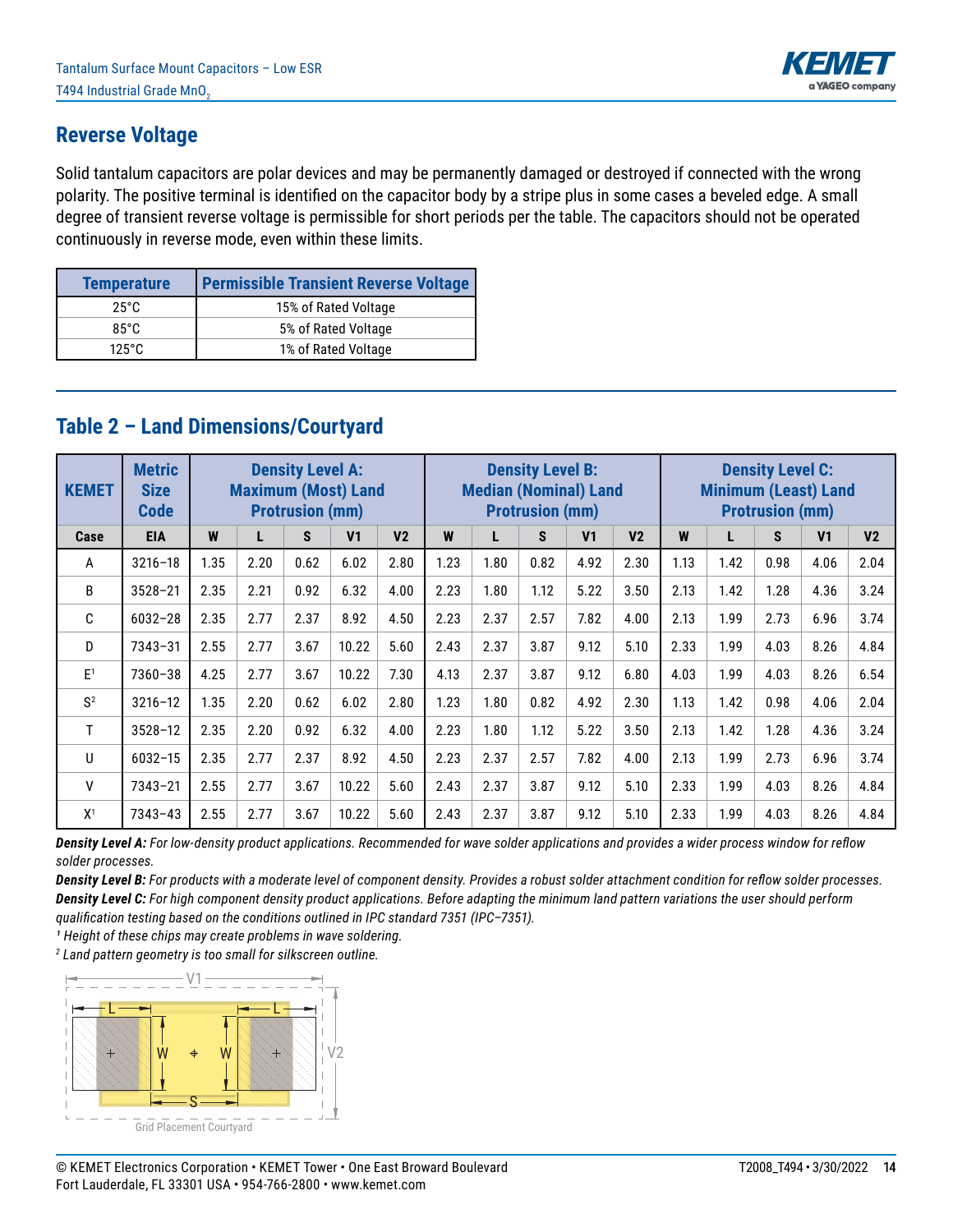

### **Soldering Process**

The KEMET families of surface mount capacitors are compatible with wave (single or dual), convection, IR, or vapor phase reflow techniques. Preheating of these components is recommended to avoid extreme thermal stress. KEMET's recommended profile conditions for convection and IR reflow reflect the profile conditions of the IPC/J–STD–020D standard for moisture sensitivity testing. The devices can safely withstand a maximum of three reflow passes at these conditions.

Please note that although the X/7343–43 case size can withstand wave soldering, the tall profile (4.3 mm maximum) dictates care in wave process development.

Hand soldering should be performed with care due to the difficulty in process control. If performed, care should be taken to avoid contact of the soldering iron to the molded case. The iron should be used to heat the solder pad, applying solder between the pad and the termination, until reflow occurs. Once reflow occurs, the iron should be removed immediately. "Wiping" the edges of a chip and heating the top surface is not recommended.

During typical reflow operations, a slight darkening of the gold-colored epoxy may be observed. This slight darkening is normal and not harmful to the product. Marking permanency is not affected by this change.

| <b>Profile Feature</b>                                           | <b>SnPb Assembly</b>                  | <b>Pb-Free Assembly</b>               |  |
|------------------------------------------------------------------|---------------------------------------|---------------------------------------|--|
| Preheat/Soak                                                     |                                       |                                       |  |
| Temperature Minimum $(T_{smin})$                                 | $100^{\circ}$ C                       | $150^{\circ}$ C                       |  |
| Temperature Maximum $(T_{\text{Smax}})$                          | $150^{\circ}$ C                       | $200^{\circ}$ C                       |  |
| Time $(t_s)$ from $T_{\text{spin}}$ to $T_{\text{smax}}$ )       | $60 - 120$ seconds                    | $60 - 120$ seconds                    |  |
| Ramp-up Rate $(T, to T_p)$                                       | 3°C/second maximum                    | 3°C/second maximum                    |  |
| Liquidous Temperature (T.)                                       | $183^{\circ}$ C                       | $217^{\circ}$ C                       |  |
| Time Above Liquidous (t.)                                        | $60 - 150$ seconds                    | $60 - 150$ seconds                    |  |
| Peak Temperature (T <sub>n</sub> )                               | $220^{\circ}$ C*<br>$235^{\circ}$ C** | $250^{\circ}$ C*<br>$260^{\circ}$ C** |  |
| Time within 5°C of Maximum<br>Peak Temperature (t <sub>n</sub> ) | 20 seconds maximum                    | 30 seconds maximum                    |  |
| Ramp-down Rate $(T_5$ to $T_1$ )                                 | 6°C/second maximum                    | 6°C/second maximum                    |  |
| Time 25°C to Peak<br>Temperature                                 | 6 minutes maximum                     | 8 minutes maximum                     |  |

*Note: All temperatures refer to the center of the package, measured on the package body surface that is facing up during assembly reflow. \* For Case Size height > 2.5 mm \*\* For Case Size height ≤ 2.5 mm*



### **Storage**

Tantalum chip capacitors should be stored in normal working environments. While the chips themselves are quite robust in other environments, solderability will be degraded by exposure to high temperatures, high humidity, corrosive atmospheres, and long term storage. In addition, packaging materials will be degraded by high temperature – reels may soften or warp and tape peel force may increase. KEMET recommends that maximum storage temperature not exceed 40°C and maximum storage humidity not exceed 60% relative humidity. Temperature fluctuations should be minimized to avoid condensation on the parts and atmospheres should be free of chlorine and sulphur bearing compounds. For optimized solderability, chip stock should be used promptly, preferably within three years of receipt.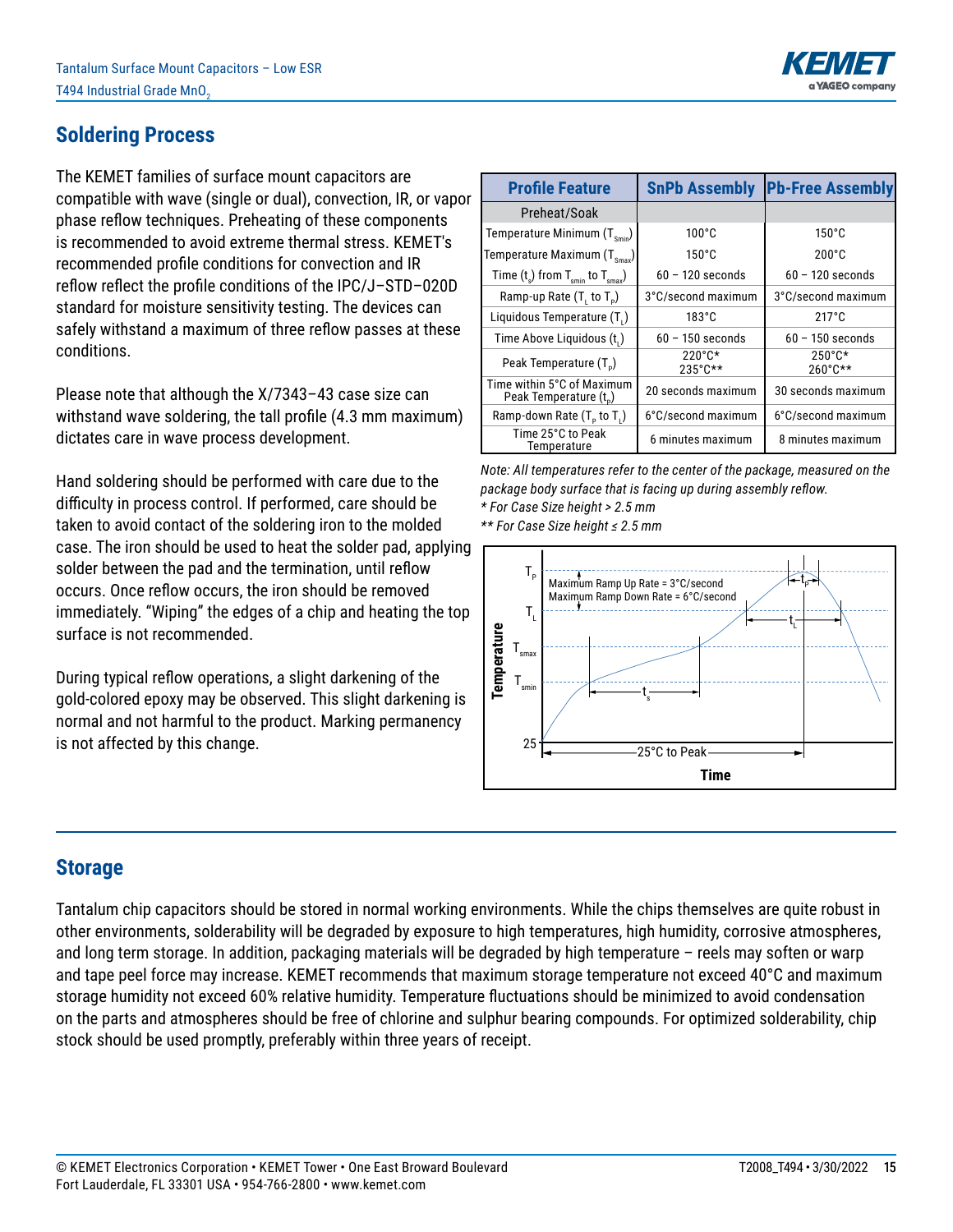

### **Construction**



**Capacitor Marking**



| Date Code *                                 |                                                                            |  |  |  |  |  |
|---------------------------------------------|----------------------------------------------------------------------------|--|--|--|--|--|
| $1st$ digit = last number of year           | $6 = 2016$<br>$7 = 2017$<br>$8 = 2018$<br>$9 = 2019$<br>$0 = 2020$         |  |  |  |  |  |
| $2nd$ and $3rd$ digit = week of the<br>vear | $01 = 1$ <sup>st</sup> week of the year to<br>$52 = 52nd$ week of the year |  |  |  |  |  |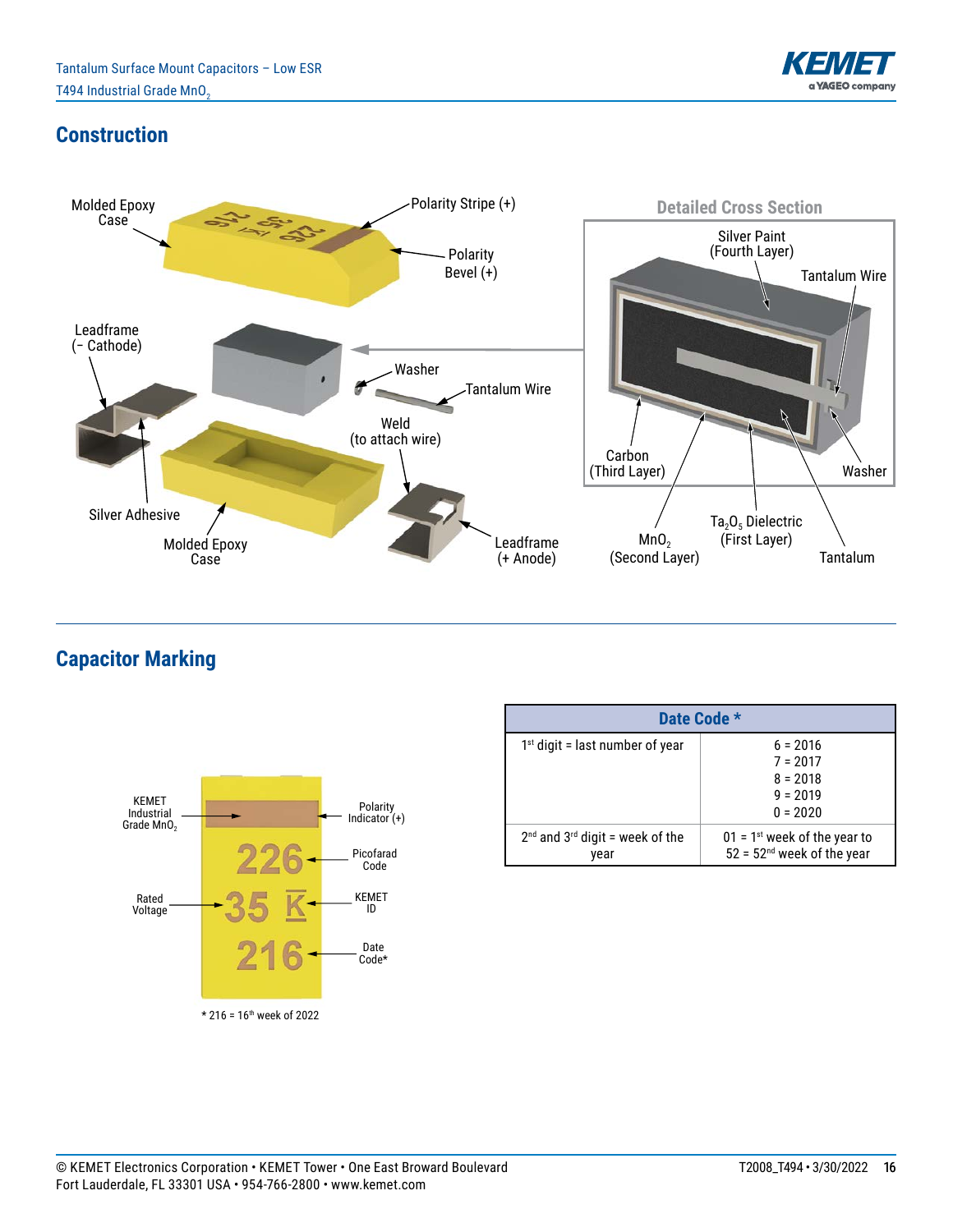

### **Tape & Reel Packaging Information**

KEMET's molded chip capacitor families are packaged in 8 and 12 mm plastic tape on 7" and 13" reels in accordance with *EIA Standard 481*: Embossed Carrier Taping of Surface Mount Components for Automatic Handling. This packaging system is compatible with all tape-fed automatic pick-and-place systems.



# **Table 3 – Packaging Quantity**

| <b>Case Code</b> |            | <b>Tape Width</b><br>(mm) | 7" Reel* | 13" Reel* |
|------------------|------------|---------------------------|----------|-----------|
| <b>KEMET</b>     | <b>EIA</b> |                           |          |           |
| S                | 3216-12    | 8                         | 2,500    | 10,000    |
| T                | 3528-12    | 8                         | 3,000    | 10,000    |
| M                | 3528-15    | 8                         | 2,500    | 8,000     |
| U                | 6032-15    | 12                        | 1,000    | 5,000     |
| L                | 6032-19    | 12                        | 1,000    | 3,000     |
| W                | 7343-15    | 12                        | 1,000    | 3,000     |
| Z                | 7343-17    | 12                        | 1,000    | 3,000     |
| ٧                | 7343-20    | 12                        | 1,000    | 3,000     |
| A                | 3216-18    | 8                         | 2,000    | 9,000     |
| B                | 3528-21    | 8                         | 2,000    | 8,000     |
| C                | 6032-28    | 12                        | 500      | 3,000     |
| D                | 7343-31    | 12                        | 500      | 2,500     |
| Q                | 7343-12    | 12                        | 1,000    | 3,000     |
| Υ                | 7343-40    | 12                        | 500      | 2,000     |
| χ                | 7343-43    | 12                        | 500      | 2,000     |
| E/T428P          | 7360-38    | 12                        | 500      | 2,000     |
| н                | 7360-20    | 12                        | 1,000    | 2,500     |
| 0                | 7360-43    | 12                        | 250      | 1,000     |

*\* No C-Spec required for 7" reel packaging. C-7280 required for 13" reel packaging.*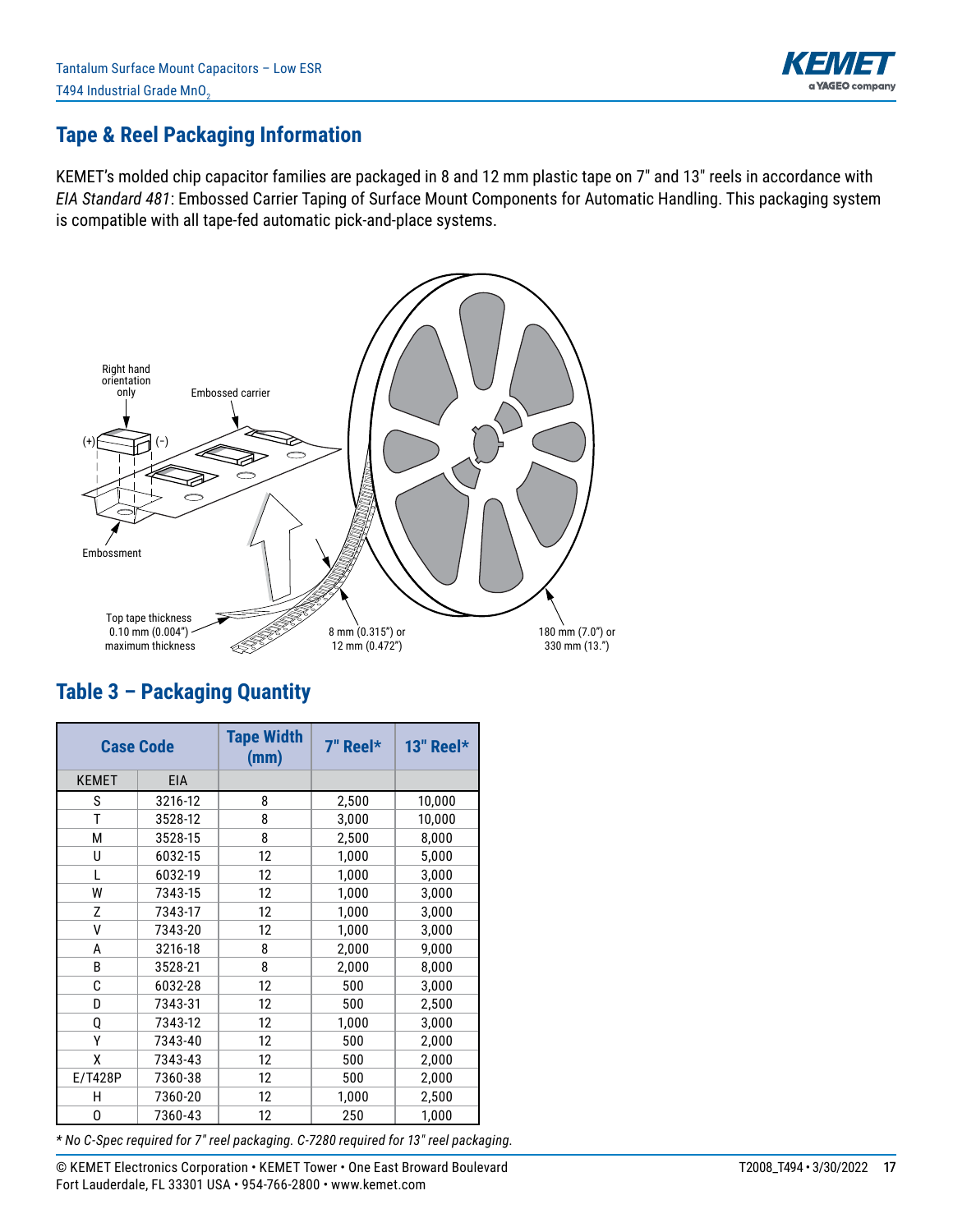

# **Figure 1 – Embossed (Plastic) Carrier Tape Dimensions**



# **Table 4 – Embossed (Plastic) Carrier Tape Dimensions**

Metric will govern

|                 | <b>Constant Dimensions - Millimeters (Inches)</b> |                      |                     |                     |                     |                       |                      |           |                |  |  |
|-----------------|---------------------------------------------------|----------------------|---------------------|---------------------|---------------------|-----------------------|----------------------|-----------|----------------|--|--|
| Tape Size       | $D_{0}$                                           | D. Minimum<br>Note 1 |                     | $P_0$               | P <sub>2</sub>      | R Reference<br>Note 2 | S. Minimum<br>Note 3 | T Maximum | <b>Maximum</b> |  |  |
| $8 \text{ mm}$  | $1.5 + 0.10/-0.0$                                 | 1.0<br>(0.039)       | $1.75 \pm 0.10$     | $4.0 \pm 0.10$      | $2.0 \pm 0.05$      | 25.0<br>(0.984)       | 0.600                | 0.600     | 0.100          |  |  |
| $12 \text{ mm}$ | $(0.059 + 0.004/- 0.0)$                           | 1.5<br>(0.059)       | $(0.069 \pm 0.004)$ | $(0.157 \pm 0.004)$ | $(0.079 \pm 0.002)$ | 30<br>(1.181)         | (0.024)              | (0.024)   | (0.004)        |  |  |

| Variable Dimensions - Millimeters (Inches) |                                                 |                      |                  |                                       |                                                                                                              |                                                            |                 |        |  |  |
|--------------------------------------------|-------------------------------------------------|----------------------|------------------|---------------------------------------|--------------------------------------------------------------------------------------------------------------|------------------------------------------------------------|-----------------|--------|--|--|
| Tape Size                                  | <b>Pitch</b>                                    | B, Maximum<br>Note 4 | $E$ , Minimum    |                                       |                                                                                                              | $T_2$ Maximum   W Maximum   $A_0$ , $B_0$ & K <sub>0</sub> |                 |        |  |  |
| $8 \text{ mm}$                             | Single (4 mm)                                   | 4.35<br>(0.171)      | 6.25<br>(0.246)  | $3.5 \pm 0.05$<br>$(0.138 \pm 0.002)$ | $2.0 \pm 0.05$ or 4.0 $\pm 0.10$<br>$(0.079 \pm 0.002 \text{ or } 0.157 \pm 0.004)$                          | 2.5<br>(0.098)                                             | 8.3<br>(0.327)  |        |  |  |
| 12 mm                                      | Single (4 mm)<br>and Double<br>$(8 \text{ mm})$ | 8.2<br>(0.323)       | 10.25<br>(0.404) | $5.5 \pm 0.05$<br>$(0.217 \pm 0.002)$ | $2.0 \pm 0.05$ (0.079 $\pm 0.002$ ) or<br>4.0 ±0.10 (0.157 ±0.004) or<br>$8.0 \pm 0.10$ (0.315 $\pm 0.004$ ) | 4.6<br>(0.181)                                             | 12.3<br>(0.484) | Note 5 |  |  |

*1. The embossment hole location shall be measured from the sprocket hole controlling the location of the embossment. Dimensions of embossment location and hole location shall be applied independent of each other.*

*2. The tape, with or without components, shall pass around R without damage (see Figure 4).*

*3. If S<sup>1</sup> < 1.0 mm, there may not be enough area for cover tape to be properly applied (see EIA Standard 481–D, paragraph 4.3, section b).*

*4. B<sup>1</sup> dimension is a reference dimension for tape feeder clearance only.*

5. The cavity defined by A<sub> $_{\vartheta}$ </sub> B $_{_0}$  and K $_{_0}$  shall surround the component with sufficient clearance that:

 *(a) the component does not protrude above the top surface of the carrier tape.*

 *(b) the component can be removed from the cavity in a vertical direction without mechanical restriction, after the top cover tape has been removed.*

 *(c) rotation of the component is limited to 20° maximum for 8 and 12 mm tapes (see Figure 2).*

 *(d) lateral movement of the component is restricted to 0.5 mm maximum for 8 mm and 12 mm wide tape (see Figure 3).*

 *(e) see Addendum in EIA Standard 481–D for standards relating to more precise taping requirements.*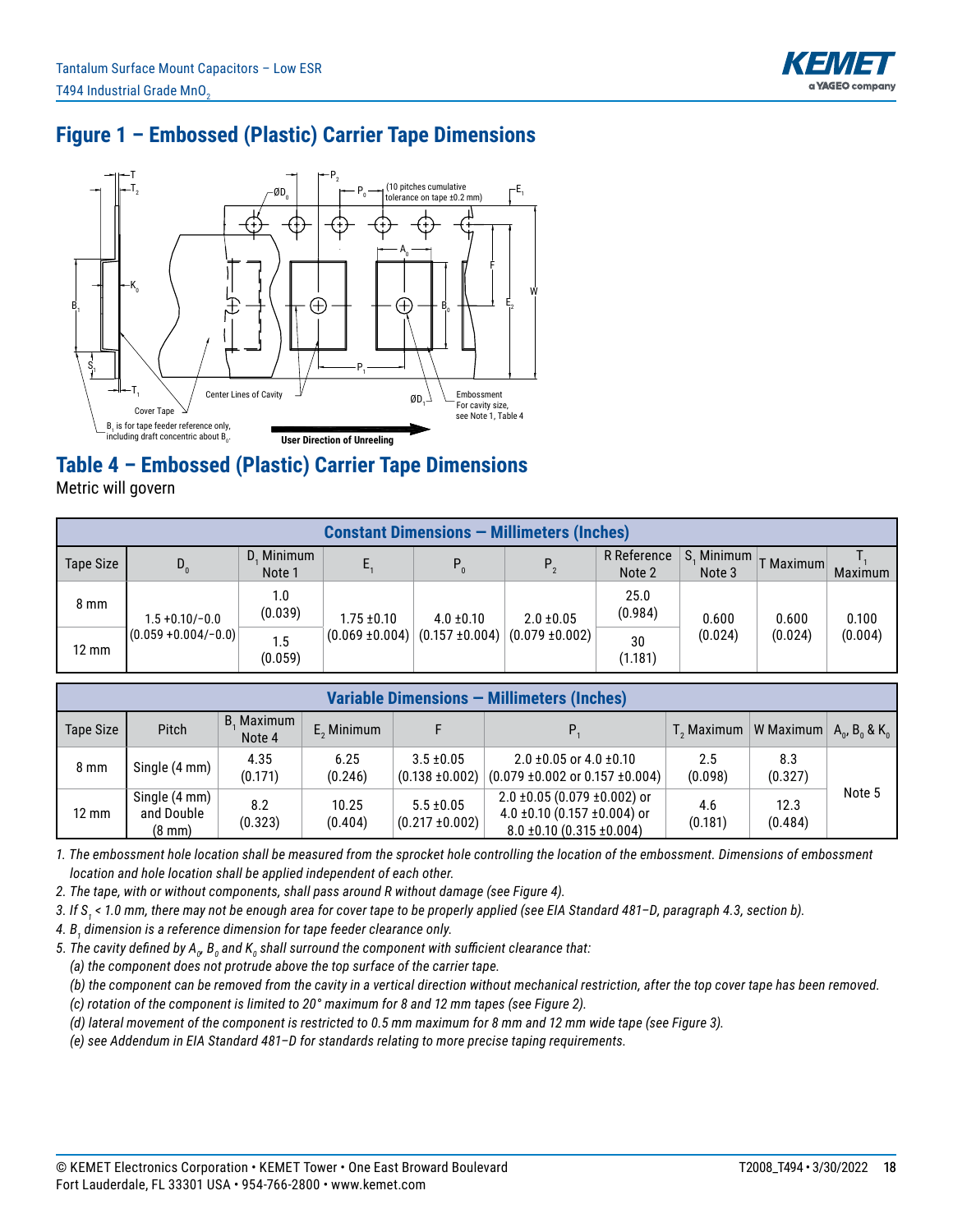

### **Packaging Information Performance Notes**

- **1. Cover tape break force:** 1.0 kg minimum.
- **2. Cover tape peel strength:** The total peel strength of the cover tape from the carrier tape shall be:

| <b>Tape Width</b> | <b>Peel Strength</b>             |
|-------------------|----------------------------------|
| 8 mm              | 0.1 to 1.0 newton (10 to 100 gf) |
| $12 \text{ mm}$   | 0.1 to 1.3 newton (10 to 130 gf) |

The direction of the pull shall be opposite the direction of the carrier tape travel. The pull angle of the carrier tape shall be 165° to 180° from the plane of the carrier tape. During peeling, the carrier and/or cover tape shall be pulled at a velocity of 300 ±10 mm/minute.

**3. Labeling:** Bar code labeling (standard or custom) shall be on the side of the reel opposite the sprocket holes. Refer to EIA *Standards 556 and 624*.

#### **Figure 2 – Maximum Component Rotation**



# **Figure 3 – Maximum Lateral Movement**



# **Figure 4 – Bending Radius**

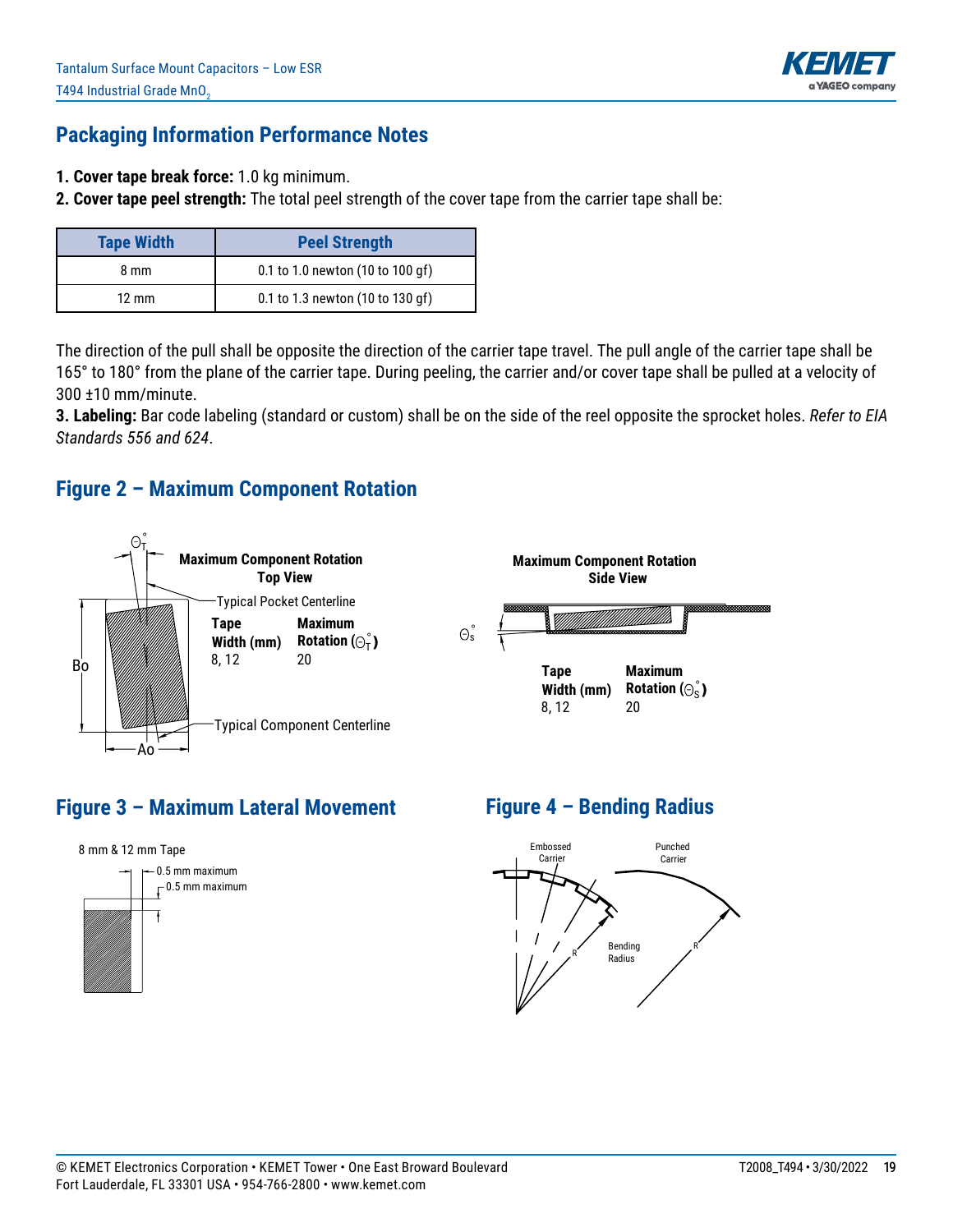

# **Figure 5 – Reel Dimensions**



Note: Drive spokes optional; if used, dimensions B and D shall apply.

### **Table 5 – Reel Dimensions**

Metric will govern

| <b>Constant Dimensions - Millimeters (Inches)</b> |                                            |                                              |                                               |                            |  |  |  |  |
|---------------------------------------------------|--------------------------------------------|----------------------------------------------|-----------------------------------------------|----------------------------|--|--|--|--|
| <b>Tape Size</b>                                  | A                                          | <b>B</b> Minimum                             | C                                             | D Minimum                  |  |  |  |  |
| $8 \text{ mm}$                                    | $178 + 0.20$<br>$(7.008 \pm 0.008)$        |                                              |                                               |                            |  |  |  |  |
| $12 \text{ mm}$                                   | or<br>$330 + 0.20$<br>$(13.000 \pm 0.008)$ | 1.5<br>(0.059)                               | $13.0 + 0.5/-0.2$<br>$(0.521 + 0.02/- 0.008)$ | 20.2<br>(0.795)            |  |  |  |  |
|                                                   |                                            | Variable Dimensions - Millimeters (Inches)   |                                               |                            |  |  |  |  |
| <b>Tape Size</b>                                  | N Minimum                                  | W.                                           | $W$ , Maximum                                 | $W_{3}$                    |  |  |  |  |
| $8 \text{ mm}$                                    | 50                                         | $8.4 + 1.5/-0.0$<br>$(0.331 + 0.059/-0.0)$   | 14.4<br>(0.567)                               | Shall accommodate tape     |  |  |  |  |
| $12 \text{ mm}$                                   | (1.969)                                    | $12.4 + 2.0 - 0.0$<br>$(0.488 + 0.078/-0.0)$ | 18.4<br>(0.724)                               | width without interference |  |  |  |  |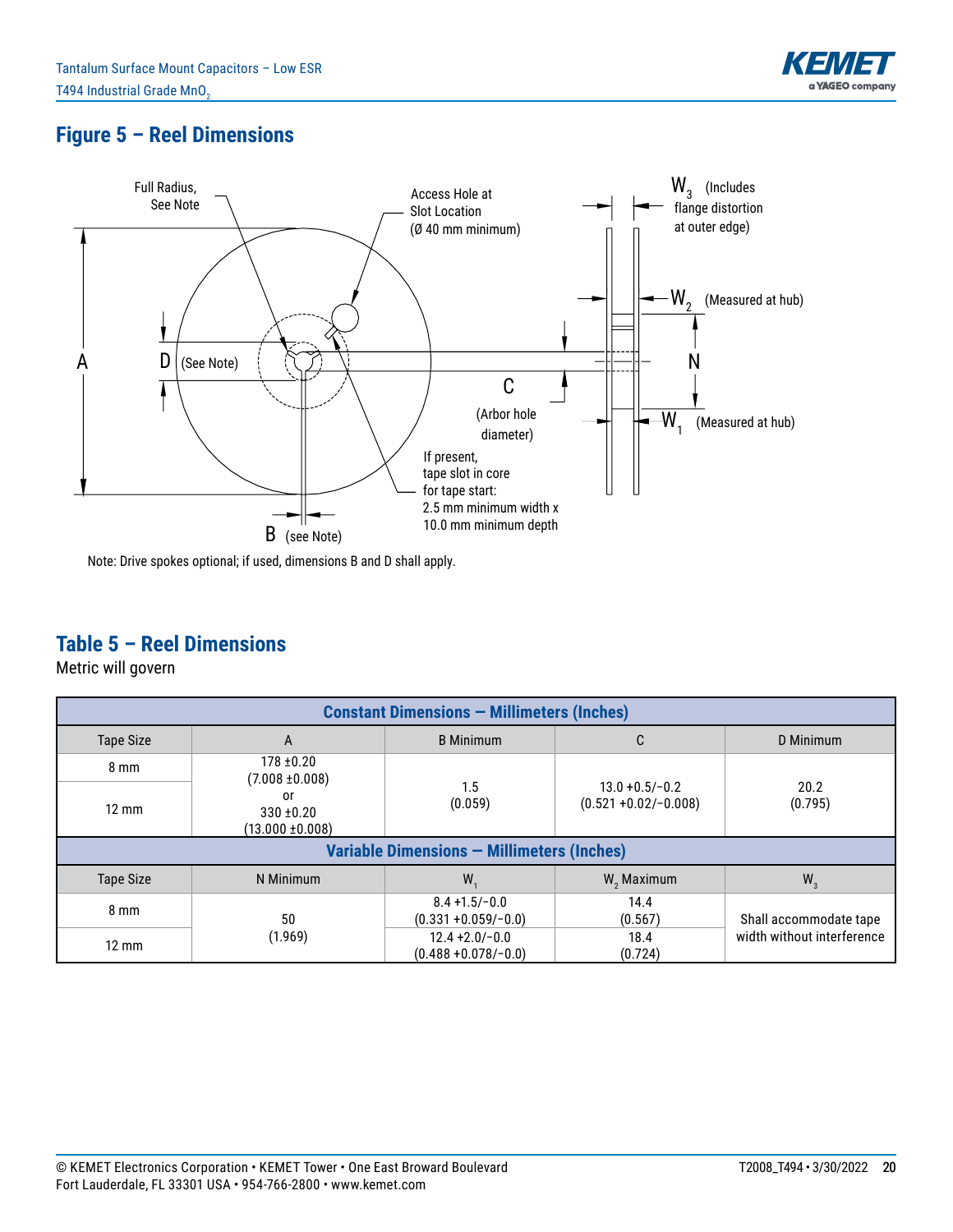

# **Figure 6 – Tape Leader & Trailer Dimensions**



# **Figure 7 – Maximum Camber**